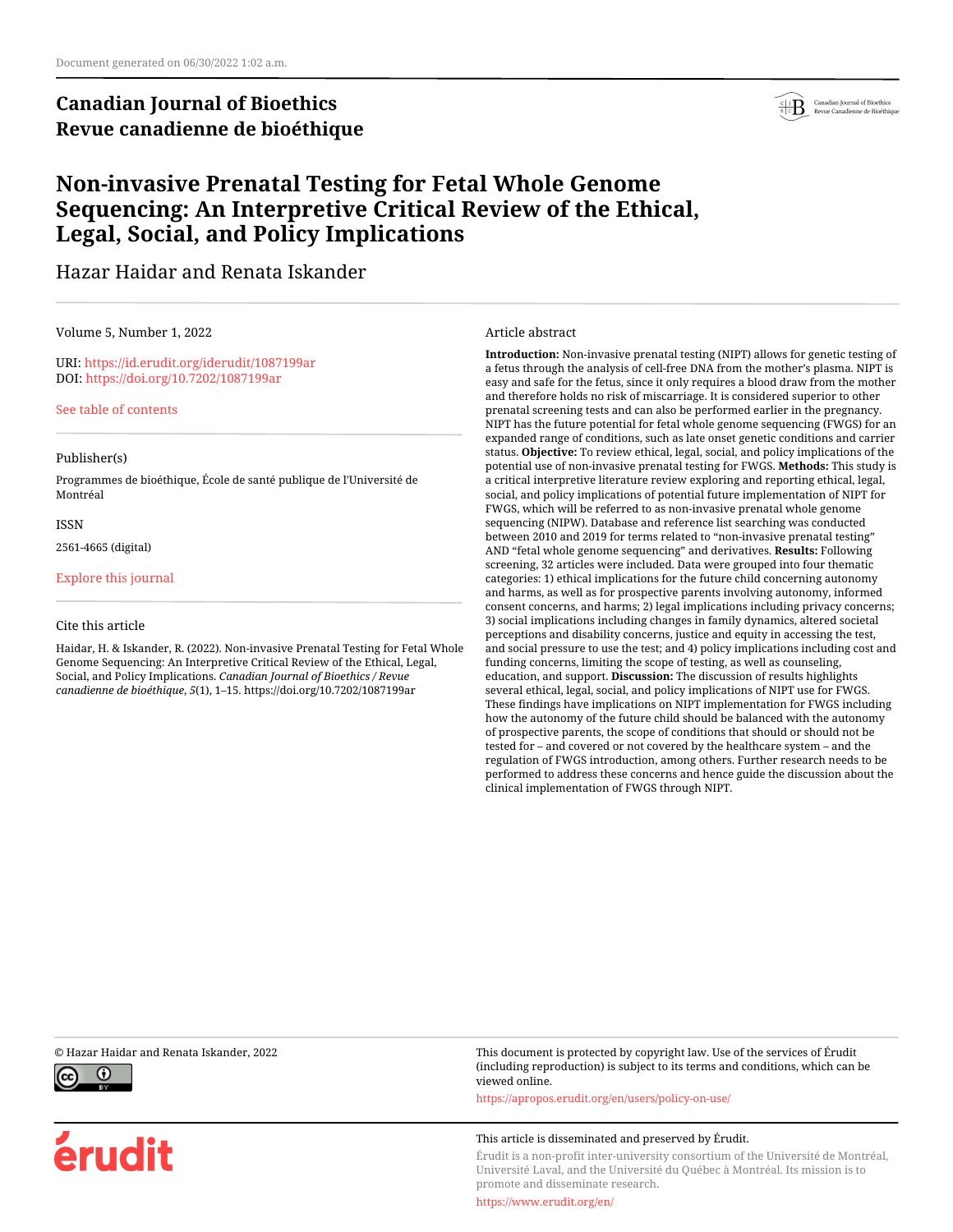

**ARTICLE** (ÉVALUÉ PAR LES PAIRS / PEER-REVIEWED)

# **Non-invasive Prenatal Testing for Fetal Whole Genome Sequencing: An Interpretive Critical Review of the Ethical, Legal, Social, and Policy Implications**

Hazar Haidar<sup>a</sup>, Renata Iskander<sup>b</sup>

**Résumé Abstract Introduction:** Les tests prénataux non invasifs (TPNI) **Introduction:** Non-invasive prenatal testing (NIPT) allows for permettent d'effectuer des tests génétiques sur un fœtus par genetic testing of a fetus through the analysis of cell-free DNA l'analyse de l'ADN sans cellules provenant du plasma de la from the mother's plasma. NIPT is easy and safe for the fetus, mère. Le TPNI est facile et sûr pour le fœtus, puisqu'il ne since it only requires a blood draw from the mother and therefore conditions génétiques à déclenchement tardif et le statut de compris la manière dont l'autonomie du futur enfant devrait être NIPT. équilibrée avec l'autonomie des futurs parents, la portée des conditions qui devraient ou non être testées – et couvertes ou non par le système de santé – et la réglementation de l'introduction du SGEF, entre autres. Des recherches supplémentaires doivent être menées pour répondre à ces préoccupations et ainsi orienter le débat sur la mise en œuvre clinique du SGEF par le biais du TPNI.

#### nécessite qu'une prise de sang de la mère et ne présente donc holds no risk of miscarriage. It is considered superior to other aucun risque de fausse couche. Il est considéré comme prenatal screening tests and can also be performed earlier in the supérieur aux autres tests de dépistage prénatal et peut pregnancy. NIPT has the future potential for fetal whole genome également être réalisé plus tôt dans la grossesse. Le TPNI a un sequencing (FWGS) for an expanded range of conditions, such potentiel futur pour le séquençage du génome entier du fœtus as late onset genetic conditions and carrier status. **Objective:**  (SGEF) pour une gamme élargie de conditions, telles que les To review ethical, legal, social, and policy implications of the porteur. **Objectif:** Examiner les implications éthiques, **Methods:** This study is a critical interpretive literature review juridiques, sociales et politiques de l'utilisation potentielle des exploring and reporting ethical, legal, social, and policy tests prénataux non invasifs pour le SGEF. **Méthodes:** Cette implications of potential future implementation of NIPT for étude est une revue critique et interprétative de la littérature FWGS, which will be referred to as non-invasive prenatal whole explorant et rapportant les implications éthiques, légales, genome sequencing (NIPW). Database and reference list sociales et politiques de la mise en œuvre potentielle du TPNI searching was conducted between 2010 and 2019 for terms pour le séquençage du génome entier du fœtus, qui sera appelé related to "non-invasive prenatal testing" AND "fetal whole séquençage prénatal non invasif (SPNI). Une recherche dans genome sequencing" and derivatives. **Results:** Following les bases de données et les listes de références a été effectuée screening, 32 articles were included. Data were grouped into entre 2010 et 2019 pour les termes liés à « test prénatal non four thematic categories: 1) ethical implications for the future invasif » ET « séquençage du génome entier fœtal » et dérivés. child concerning autonomy and harms, as well as for Résultats: Après la sélection, 32 articles ont été inclus. Les prospective parents involving autonomy, informed consent données ont été regroupées en quatre catégories thématiques : concerns, and harms; 2) legal implications including privacy 1) implications éthiques pour le futur enfant concernant concerns; 3) social implications including changes in family l'autonomie et les préjudices, ainsi que pour les futurs parents dynamics, altered societal perceptions and disability concerns, concernant l'autonomie, les préoccupations relatives au justice and equity in accessing the test, and social pressure to consentement éclairé et les préjudices ; 2) implications use the test; and 4) policy implications including cost and juridiques, y compris les préoccupations relatives à la vie funding concerns, limiting the scope of testing, as well as privée ; 3) implications sociales, y compris les changements counseling, education, and support. **Discussion:** The dans la dynamique familiale, les perceptions sociétales discussion of results highlights several ethical, legal, social, and modifiées et les préoccupations relatives au handicap, la justice policy implications of NIPT use for FWGS. These findings have et l'équité dans l'accès au test, et la pression sociale pour utiliser implications on NIPT implementation for FWGS including how le test; et 4) implications politiques, y compris les the autonomy of the future child should be balanced with the préoccupations relatives au coût et au financement, la limitation autonomy of prospective parents, the scope of conditions that de la portée du test, ainsi que le conseil, l'éducation et le soutien. should or should not be tested for – and covered or not covered **Discussion:** La discussion des résultats met en évidence by the healthcare system – and the regulation of FWGS plusieurs implications éthiques, juridiques, sociales et politiques introduction, among others. Further research needs to be de l'utilisation du TPNI pour le SGEF. Ces résultats ont des performed to address these concerns and hence guide the implications sur la mise en œuvre du TPNI pour le SGEF, y discussion about the clinical implementation of FWGS through potential use of non-invasive prenatal testing for FWGS.

#### **Mots-clés Keywords**

dépistage prénatal non invasif, séquençage du génome entier non-invasive prenatal screening, fetal whole genome du fœtus, QEJS, futur enfant, futurs parents

sequencing, ELSI, future child, prospective parents

#### **Affiliations**

<sup>a</sup> Programmes en éthique, Département des lettres et humanités, Université du Québec à Rimouski, Rimouski, Québec, Canada **b Biomedical Ethics Unit, McGill University, Montreal, Québec, Canada** 

**Correspondance / Correspondence:** Renata Iskander, [renata.iskander@mail.mcgill.ca](mailto:renata.iskander@mail.mcgill.ca)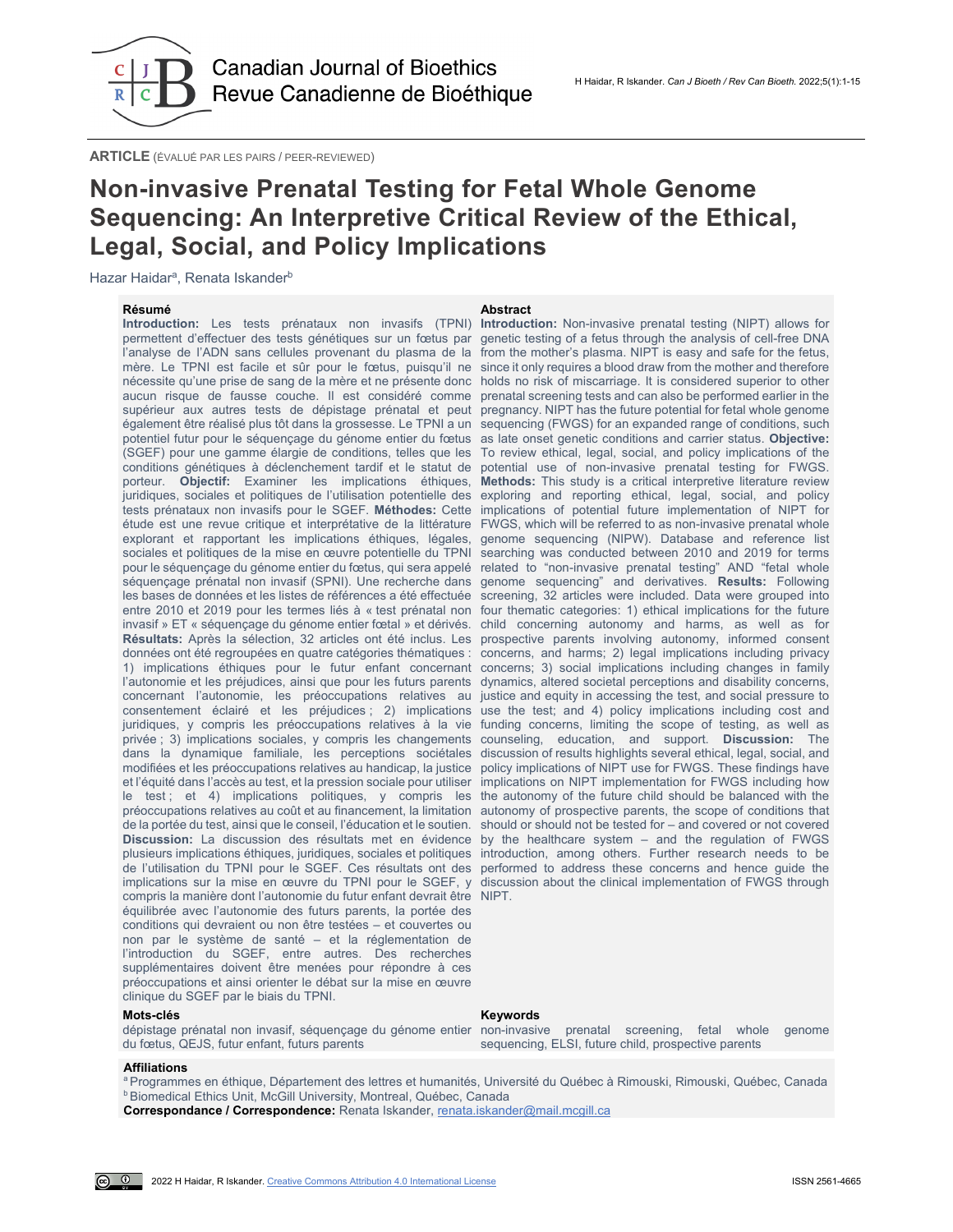## **INTRODUCTION**

Twenty years following the first publication of the human genome sequence, a staggering decrease in the cost of genome sequencing has been shown, from almost USD\$100 million to approximately USD\$1000 (1). With continued advances in science and technology, the cost of sequencing the human genome will continue to decrease. The landscape of techniques to advance the field of genome sequencing are constantly changing, making genome sequencing more accessible, common, and efficient; and a technology that will be inevitably deployed as part of individual and population-wide genetic testing.

Non-invasive prenatal testing (NIPT) allows for genetic testing of a fetus through the analysis of cell-free DNA from the mother's plasma to screen for fetal abnormalities including chromosomal aneuploidies, such as Down syndrome, sex chromosome anomalies, and microdeletion and microduplication syndromes (2). NIPT entered the market in 2011 and has been rapidly introduced into prenatal practice (3). NIPT is more accurate than the existing prenatal screening tests (e.g., maternal serum screening) and is therefore considered to be superior (4,5). Further, NIPT is easy and safe for the fetus, since it requires a blood sample from the mother (6) and therefore holds no risk of miscarriage compared to other invasive diagnostic procedures, such as amniocentesis and chorionic villus sampling. It can also be performed early in the pregnancy at about the eighth or ninth week of gestation (7).

In the near future, NIPT can potentially be used for fetal whole genome sequencing (FWGS) as shown by proof-of-principle studies (6,8). FWGS determines the complete DNA sequence of the fetus, which is not yet clinically available, but has been developed in the research setting (8,9). Non-invasive prenatal testing using FWGS – also called non-invasive prenatal whole genome sequencing (NIPW) – might offer parents a vast range of complex information related to the fetus such as: variations of unknown significance, non-medical traits (e.g., eye colour, athletic ability), carrier status, susceptibility genes, and late-onset genetic conditions (e.g., Alzheimer's disease) (10,11). The integration of this technology into prenatal care will present key challenges at the ethical, social, legal, and policy levels. For instance, concerns are raised about the psychological burden (i.e., anxiety and stress) that the quantity and complexity of information will pose for prospective parents and the threat to their future children's autonomy by infringing on the right to choose whether or not to know their genetic information.

To our knowledge, a critical interpretive review on the ethical, legal, social, and policy implications (ELSI) for the potential future use of NIPT for FWGS (i.e., NIPW) has not been conducted. Our review is thus timely, given the ongoing clinical development of NIPT for FWGS and the need to identify and address ELSI raised by this technology. Finally, this review offers general suggestions as starting points for policy considerations in this ever-growing field.

## **METHODS**

## **Study design**

A critical interpretive literature review (12) was conducted to identify and analyze ten years of literature concerning the ethical, legal, social, and policy implications of NIPT for FWGS. Critical interpretive literature reviews focus on capturing and analyzing "key ideas" relevant to the research question (13), i.e., by analyzing the literature as a whole, generating theory, not excluding literature based on rigid criteria, and reporting the search strategy (12,13).

## **Eligibility criteria**

For screening literature results, we included: studies that address non-invasive prenatal testing using fetal whole genome sequencing; English or French language articles (regardless of country of origin); studies published between January 1, 2010 and December 31, 2019; peer-reviewed or published work in journals (e.g., systematic reviews, meta-analyses, case reports, theoretical literature, commentaries, as well as empirical research including qualitative, quantitative, and mixed methods research); and grey literature, if available (e.g., national and international policy reports). Excluded were clinical studies (e.g., randomized controlled trials, cohort studies, controlled trials, epidemiological studies, animal and *in vitro* studies), thesis dissertations and conference proceedings or abstracts, and public opinion articles from non-experts.

#### **Information sources**

Information sources included the following electronic databases: *Medline*, *psycINFO*, *PubMed*, *PubMed Central*, *Scopus*, and *Web of Science*. Relevant grey literature and other academic papers were also collected through individual searching (e.g., snowballing from list of references, and Google searches).

## **Search strategy**

The following search strategy was used to identify literature in the electronic databases: (NIPT OR non-invasive prenatal testing OR NIPS OR non-invasive prenatal screening) AND (non-invasive prenatal whole genome sequencing OR noninvasive fetal genome sequencing OR NIFGS OR fetal whole genome sequencing OR \*WGS OR prenatal whole genome sequencing OR cell-free fetal DNA OR cell-free DNA). Secondary search procedures included: reference list searching, forward citation searching, and searching in journals. The search strategy was evaluated by comparing search results to a subset of relevant literature previously chosen by the author (HH).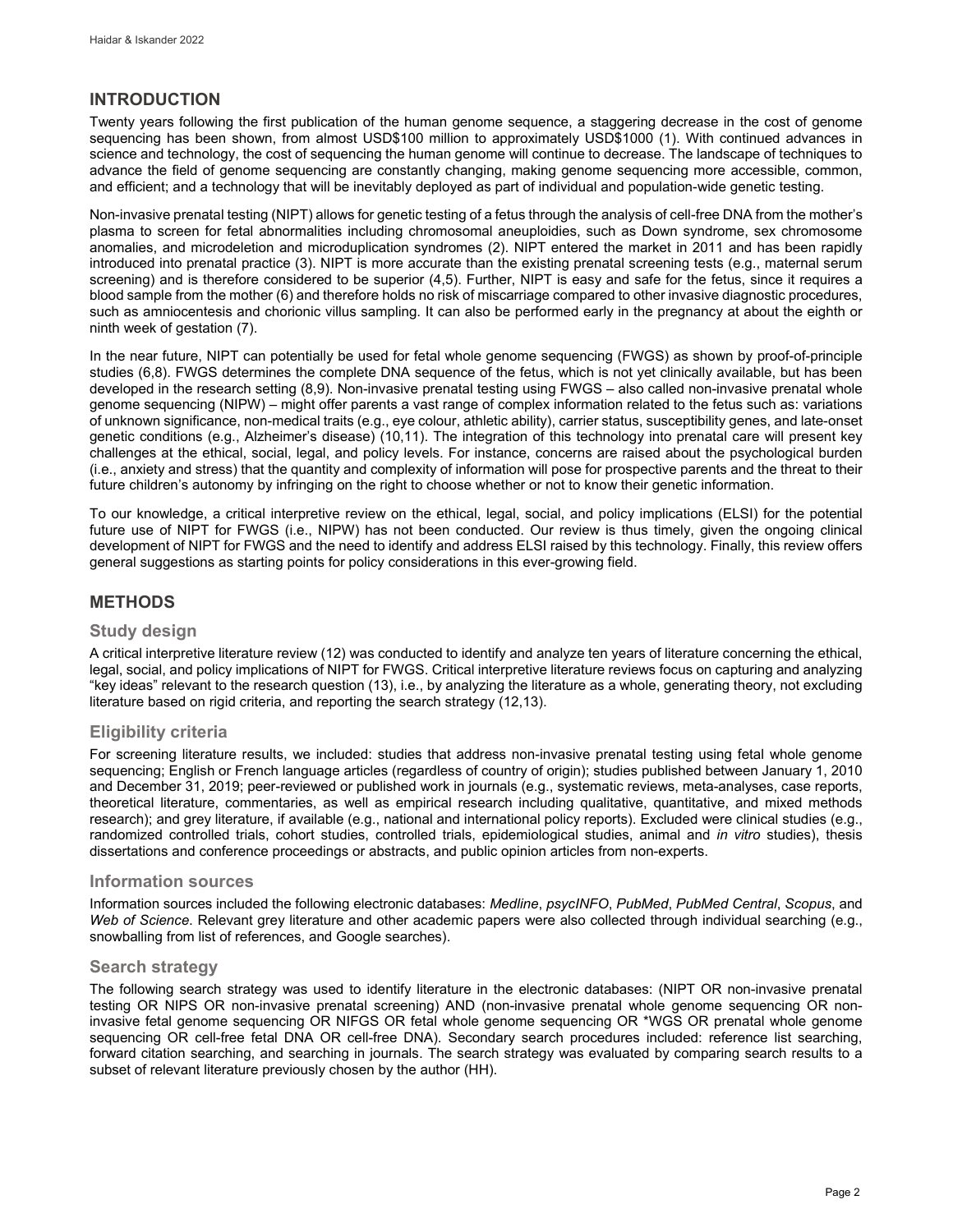#### **Selection process**

Covidence software was used to first screen sources by removing duplicates, then by reading titles and abstracts. Two reviewers (HH and RI) independently screened titles and abstracts, as well as full-text documents for studies meeting the eligibility criteria. Both reviewers extracted data independently from the included full-text articles and then compared results to reach a consensus.

#### **Data management, collection, and synthesis**

Data results were recorded and maintained on Microsoft Excel and NVivo 12 (QSR International) and references were managed using Zotero. Both reviewers (HH and RI) extracted data from the literature by recording relevant information, including title, author, publication year, country of study, study type or design, sample population, objectives, important quotes, and comments on the ELSI of potential future uses of NIPT with FWGS. The ELSI data were extracted using NVivo 12 by coding quotations and categorizing them under themes based on a codebook developed by the authors. The codebook listed key themes and ideas present in the ELSI literature on the potential future uses of NIPT with FWGS. The codebook was refined and finalized throughout the data extraction process to reflect the different implications and common themes.

## **RESULTS**

## **Screening results**

Following the screening process, which initially identified 3334 articles in the search, a total of 32 articles were included in the synthesis (14) (Figure 1), and these were used for data extraction and coding of relevant themes in NVivo 12. Of the 32 articles, most articles are from 2017 (Figure 2) because of responses to a target article (15). Also, more than half of the included articles had corresponding authors from the United States, with other common countries being the Netherlands, the United Kingdom, and Canada.



**Figure 1. PRISMA diagram for source selection**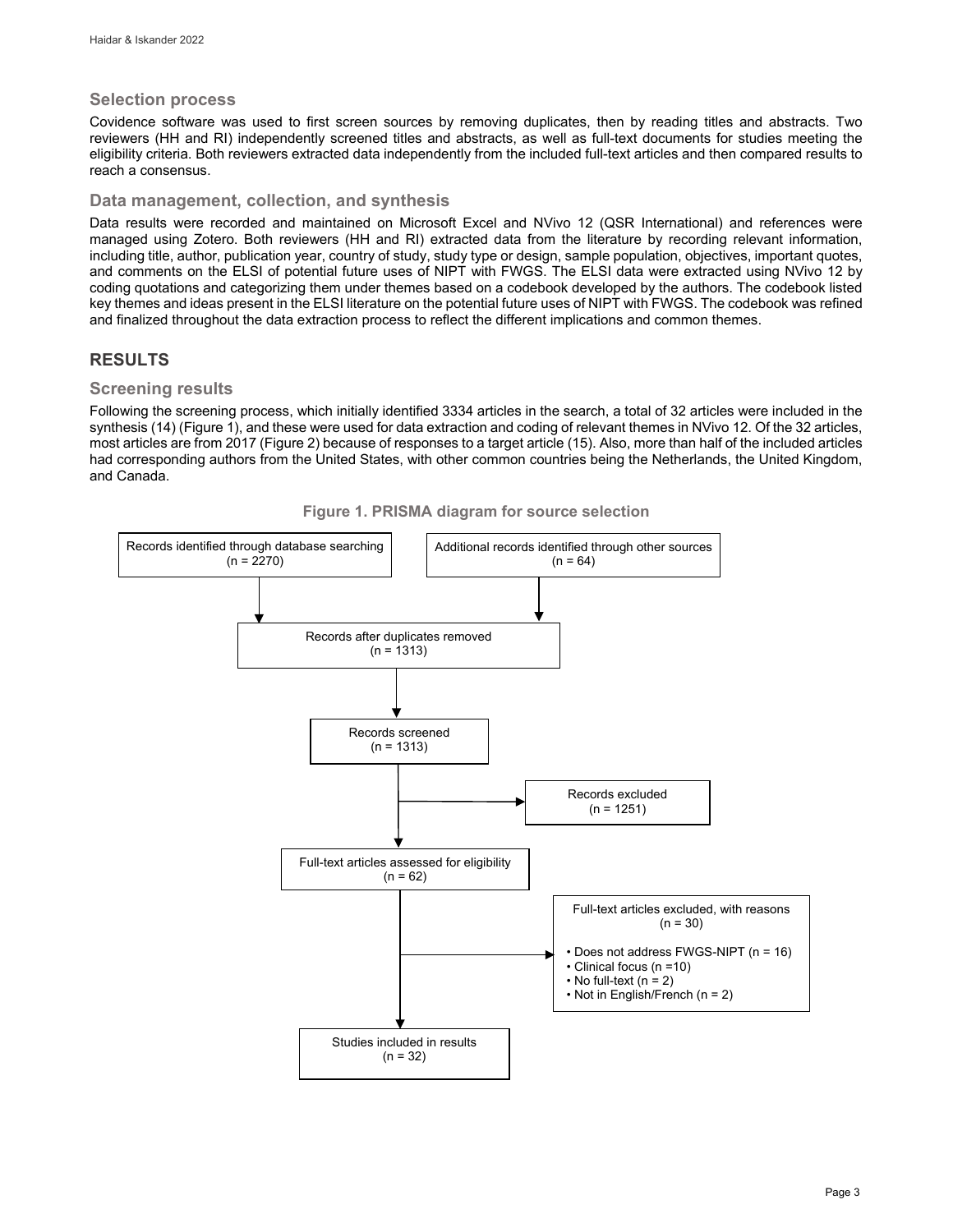



## **Data Extraction Results and Critical Analysis**

There are various terms used to refer to FWGS through NIPT, including non-invasive prenatal whole genome sequencing (NIPW) and prenatal whole genome sequencing. For the current paper, we will use the acronym "NIPW". The following results show the categorization of themes as ethical, legal, social, and policy implications (ELSI) of implementing NIPW. Reviewers (HH and RI) organized themes independently and then consolidated and finalized through discussion. As shown in Table 1: 1) *Ethical* implications are separated into implications for the future child (1A) and implications for prospective parents (1B); 2) *Legal* implications include privacy concerns related to the future child; 3) *Social* implications explore changes in family dynamics, altered societal perceptions, equity in accessing NIPW, and societal pressure to test; and 4) *Policy* implications examine cost and funding concerns, limiting the scope of NIPW testing, as well as counselling, education, and support. Some subthemes involve overlaps and can be discussed from different perspectives (e.g., privacy concerns are discussed as an ethical implication and a legal implication).

| 1) Ethical | (1A) Future child<br>• Future autonomy<br>$\cdot$ Harms                                                                                                           | (1B) Prospective parents<br>• Parental autonomy<br>$\cdot$ Harms<br>• Informed consent |
|------------|-------------------------------------------------------------------------------------------------------------------------------------------------------------------|----------------------------------------------------------------------------------------|
| 2) Legal   | • Privacy concerns                                                                                                                                                |                                                                                        |
| 3) Social  | • Changes in family dynamics<br>• Altered societal perceptions and disability concerns<br>• Justice and equity in accessing NIPW<br>• Social pressure to use NIPW |                                                                                        |
| 4) Policy  | • Cost and funding concerns<br>• Limiting the scope of testing<br>• Counseling, education, and support                                                            |                                                                                        |

| Table 1. Themes and subthemes of ELSI of NIPW |  |
|-----------------------------------------------|--|
|-----------------------------------------------|--|

## **1A) Ethical implications for the future child**

The literature recognizes the importance of considering both future children and potential parents in decisions about NIPW, as they are both key stakeholders if the technology is to be implemented. The literature discusses future children's rights to autonomy by invoking their right to know/not to know their genetic information, their right to an open future, and future privacy. Further, it discusses potential harms to the future child such as anxiety and other psychological burdens.

## *Future autonomy*

One of the most noted ethical implications of NIPW relates to the autonomy and right to self-determination of the future child. In the context of NIPW, authors often referred to a diversity of terms to discuss children's future autonomy, including the child's "right to know" (16) or "right not to know" (10,15-22) genetic information about themselves, "right to an open future" (15,16,18- 25), and future privacy or other references to privacy (21,23,25,26). Several sources acknowledged that NIPW can raise concerns surrounding autonomous rights of future children (10,16,18-21,27). Authors explored how genetic testing can prevent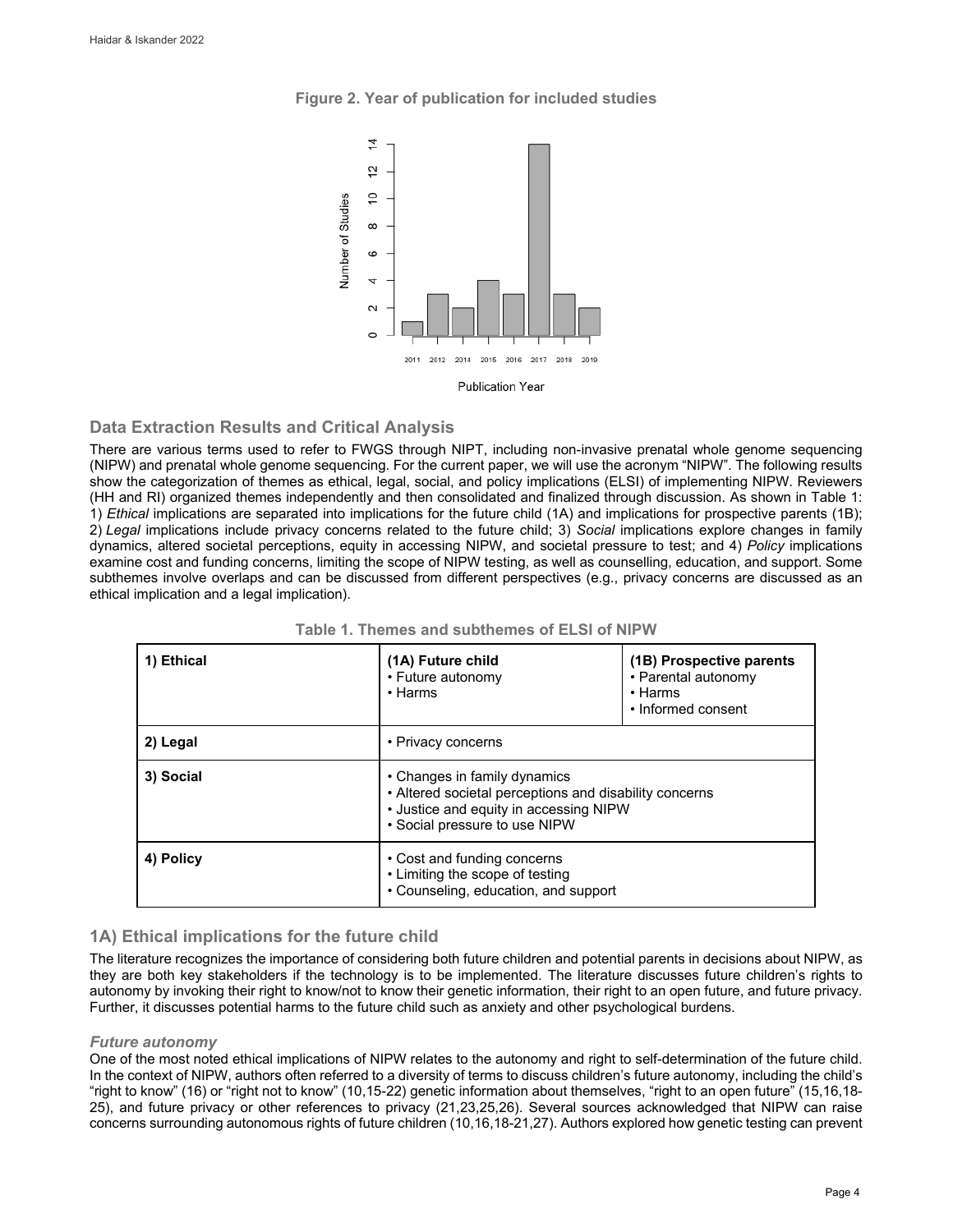the right of future children to choose between knowing and not knowing certain information about themselves at a later age and that there would be more harm than good by not respecting this right to choose (16,19). Several other sources discuss how this technology could threaten the autonomy and interests of future children by removing their ability to decide whether they want to access this information (18,21,27,28).

While some sources expressed these concerns over autonomy, Bayefsky and colleagues found that the negative impact on the child's ability to make decisions upon reaching adulthood was of least concern to obstetricians and gynecologists who were surveyed (17). In the same vein, Rhodes believes that autonomy cannot be violated in this case "because no one can thwart a capacity that does not exist" (22, p.35) since fetuses and young children do not have decisional capacity. Rhodes compares the imposition of NIPW on children to how doctors and parents impose vaccinations and other treatments without consent (22). Further, Deans and others make a similar comparison with school attendance and healthy eating habits that parents might impose on their children, by citing this "soft paternalism" as being justifiable since it holds long-term benefits for the future adult (e.g., securing employment) (23). However, they view testing for adult-onset conditions as a form of unjustified "hard paternalism" because it impedes on the child's private sphere by limiting their (future) choices of choosing not to know such information (23).

The respect for autonomy argument ties closely to the child's "right to an open future" – a phrase coined by American philosopher Joel Feinberg – to indicate that "respect for children as future persons requires safeguarding their future autonomy" (16, p.536). For instance, several articles cite the child's right to an open future as being threatened in the context of NIPW (16,18,20,21,24,25). The Nuffield Council on Bioethics raises the argument about allowing future children to make their own choices in order to access the same opportunities as those who do not know their genetic makeup, which would leave their future open and respect their decisional autonomy (21). They describe this right as being "'in trust' that could be violated in advance by the use of NIPT to identify genetic information about them" (21, p.108). The right to an open future can be threatened by removing life options, such as options concerning education, employment, housing, lifestyle, and other aspects of one's life that may be changed because of knowledge from NIPW (21). However, given that parents inevitably shape and change the course of their children's lives, the right to an open future argument is not universal. Some question whether parents ought to leave their children's futures open. Rhodes denies this argument and does not believe the technology would jeopardize the child's open future because the results would not threaten or impede on the child's abilities (22).

This right not to know is prevalent in the NIPW literature because it relates directly to autonomy and choices future children can make about their future. NIPW can undermine the right not to know genetic information (10,18,28) and some articles cited the right not to know unless the genetic information is medically relevant during childhood (18,20). While the right not to know is advocated for in most of the articles included in our review, Rhodes denies this as a right and instead argues that there is a *prima facie* duty to be informed (22). The author explains that there is no right not to know information that is relevant for decision-making, thus testing the fetus is not violating this nonexistent right (22).

Finally, some authors raised concerns about how NIPW might invade the privacy of future children (21,23,25). According to the literature, learning of genetic information can impede on the informational privacy of the future child by sharing confidential information with parents and/or other parties that can threaten the future child's autonomy (21,23,25). There were no references in the literature we reviewed that explicitly denied the right to privacy of future children; however, the literature shows that protecting informational privacy is in the best interest of the future child. Deans and colleagues argue that not testing a born child to protect their privacy as a future adult should also be applied to not testing a fetus (23). They argue that facts about someone's future invades their private sphere and "knowledge about a person's adult-onset conditions is exclusively the business of the at-risk individual, not her parents" (23, p.7).

## *Harms to the future child*

The ethical principles of beneficence (protecting individual welfare) and non-maleficence (ensuring no harm) are significant considerations in the NIPW literature. Few articles mention beneficence *in utero* and protection of the fetus (29,30) as justification for NIPW use. In that line, Deans and colleagues explain that arguments "against testing a foetus for information for the sake of that being […] would have to rely either on the foetus having rights and interests at the time of being a foetus, or on the claim that the future child or adult has interests that ought to be safeguarded in advance" (23, p.7). Most articles used beneficence of the future child as a guiding principle for NIPW implementation (10,28,30). Informational harms on the child may become apparent upon learning of certain genetic information, such as adult-onset conditions or other trivial information (11,16,18,19,21,23).

As part of balancing the risks and potential benefits of NIPW for future children, the literature explored the psychological effects and burdens that NIPW may have on them (16,19,21,23). For instance, learning of genetic information may result in a child experiencing anxiety or stress, including future development of a certain disorder (23,25). Psychosocial harms may include damage to self-esteem, parental over-protectiveness, discrimination, and stigmatization over knowing certain conditions (16,21,28). While these sources argue that genetic information, especially in relation to adult-onset diseases, can be psychologically damaging for future children, Rhodes opposed this view, stating that there is insufficient evidence to support psychosocial impacts (22). Rhodes argued that it is unavoidable that any decision made – whether or not to test – will affect the future child in some way by having knowledge or ignorance of their genetic information (22). Thus, it seems that while it is conceivable that genetic information can result in negative effects on mental health, further evidence is needed to solidify and justify this claim.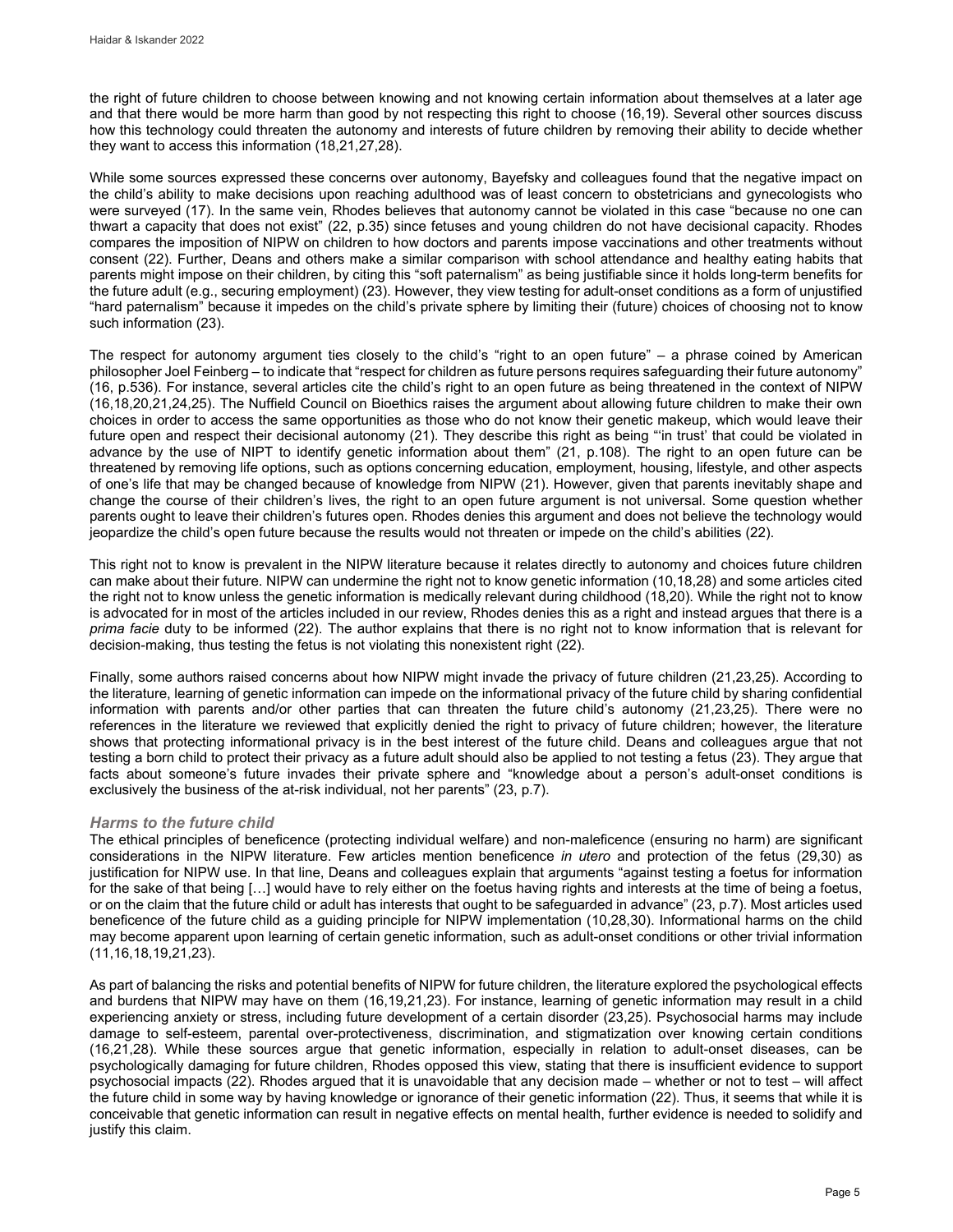## **1B) Ethical implications for prospective parents**

Some prospective parents may derive great benefit from exercising their parental autonomy and right to know the genetic make-up of their future children in order to decide about pregnancy management. However, others may experience negative consequences such as information overload that might impede their informed consent.

#### *Parental autonomy*

The most widely discussed ethical implication for prospective parents regarding NIPW is their autonomous right to test for genetic information and their freedom to choose to continue or terminate the pregnancy. In the literature, various terms are employed to discuss and refer to parental autonomy including: reproductive decision making (10,11,15-18,24,25,29,31,32), informed choice (15,16,18,19,21,24,33), procreative freedom (15), and reproductive choice (10,15,16,18,19,21,25,27-29).

Many sources argue for supporting parental autonomy and informed choice (16,25,27,28,30,33). Chen and Wasserman proposed an unrestricted policy for NIPW under which prospective parents "could obtain information on any genetic variant known to substantially raise the probability of any condition or trait relevant to their reproductive decision making or planning" (15, p.4). They believe that adopting this policy will increase procreative freedoms and inform reproductive decision-making, which respects parental autonomy (15). Rhodes concurs with the policy and states that "just as we should regard people who never want to assume any of the responsibilities of parenthood as free to avoid procreation, we should regard people who choose to avoid the exceptional obligations to a child with special needs as free to reject that parental role and abnegate any related commitments" (22, p.35). However, to further support parental autonomy under this policy, an understanding of parents' perspectives on and preferences for these decisions need to be considered (34). The literature reveals that prospective parents should make informed reproductive decisions and that their autonomy is rooted in parental responsibility (16,19,27,28). Similar to Rhodes (22), Yurkiewicz and colleagues compare autonomous decision-making regarding NIPW to the broader autonomy that society offers to parents such as freedom to raise children according to personal values, free from government interference (28). Exploring parental autonomy, Ravitsky and others argue that NIPW does not lead to enhanced autonomy but instead might hinder it, for example, by burdening prospective parents with a vast amount of information (32).

Parental autonomy is associated with the right to know information about future children because it has implications on reproductive decision-making and therefore, pregnancy management. Based on the literature, this right to know might be stretched from an unlimited right of prospective parents to access any information about the fetus (16,21,28,35) to a more limited right to know of certain information that is "meaningful" or "useful"[1](#page-6-0) (15,18,19,25,27,30,31,35) to make an informed decision without specifying the nature of this information (i.e., whether it is medical or not). Richardson and Ormond add that while any piece of information can be valuable to parental reproductive decision-making, it should be recognized that harms could arise from this knowledge in terms of stress and anxiety (35). Deans and colleagues discuss the ethical implications of testing "purely for information", which includes learning information about the fetus either to help parents bond with their future child or to satisfy their curiosity, with no further intended action (e.g., pregnancy termination) (23). In this regard, they conclude that it is unacceptable to test the fetus for adult-onset conditions, carrier-status, and non-serious traits. Dondorp and others believe that neither claims of the right to know and the right not to know information about the future child are founded, because claiming a right not to know for actionable and beneficial information is as contested as claiming a right to know over nonactionable findings and those for late-onset conditions (16).

From a legal viewpoint, and given the current state of genetic testing, a woman who gets NIPT can access all the information this technology produces without healthcare provider interference (36), which would be translated into a vast amount of information once NIPW is clinically available. If no clear guidelines are introduced with NIPW, conflicts will be exacerbated between healthcare professionals and prospective parents over what information parents should have access to, which might lead to diminished trust in physician-patient relationships (10).

#### *Harms for prospective parents*

The impact of NIPW on prospective parents and the resulting harms are mainly discussed in terms of psychological harms including stress, anxiety, and confusion (11,15,19,21,23,25,28-30,32,35,37). For example, the right to know certain information about a future child, including variants of unknown significance (i.e., genes with uncertain functions or significance to health) can lead to negative psychological impacts on prospective parents, such as anxiety and stress, leading to concerns over information overload and adequate result management (10,24,38). The complex information included in NIPW can lead to increased stress when compared to information resulting from testing for only selected conditions. Several sources recognize the unnecessary anxiety that could result from learning of information about their future child (10,11,21,23,24,28,29,35), as well as false reassurance and decision stress (19). Not only could NIPW lead to unnecessary anxiety, but also "a loss of enthusiasm for a previously wanted child" (15, p.9) due to unwanted or unexpected genetic test results. While learning of genetic information can lead to distress, decisions about how to act on the information can also foster anxiety and confusion for prospective parents (10,19,37,39).

Nevertheless, another argument in the literature stated that learning of genetic information can lead to preparation for a child with special needs or to reproductive decision-making that can reduce psychosocial distress by avoiding suffering for the future child (25,27). On another note, harms to prospective parents have been discussed in terms of physical risk to the mother. For

<span id="page-6-0"></span>l <sup>1</sup> "Useful" is not well-defined in the literature and varies by source. Chen and Wasserman acknowledge that different people find different information to be "useful" (15). Richardson and Ormond believe that for some families, any information, even if uncertain, may be useful in making autonomous decisions (35).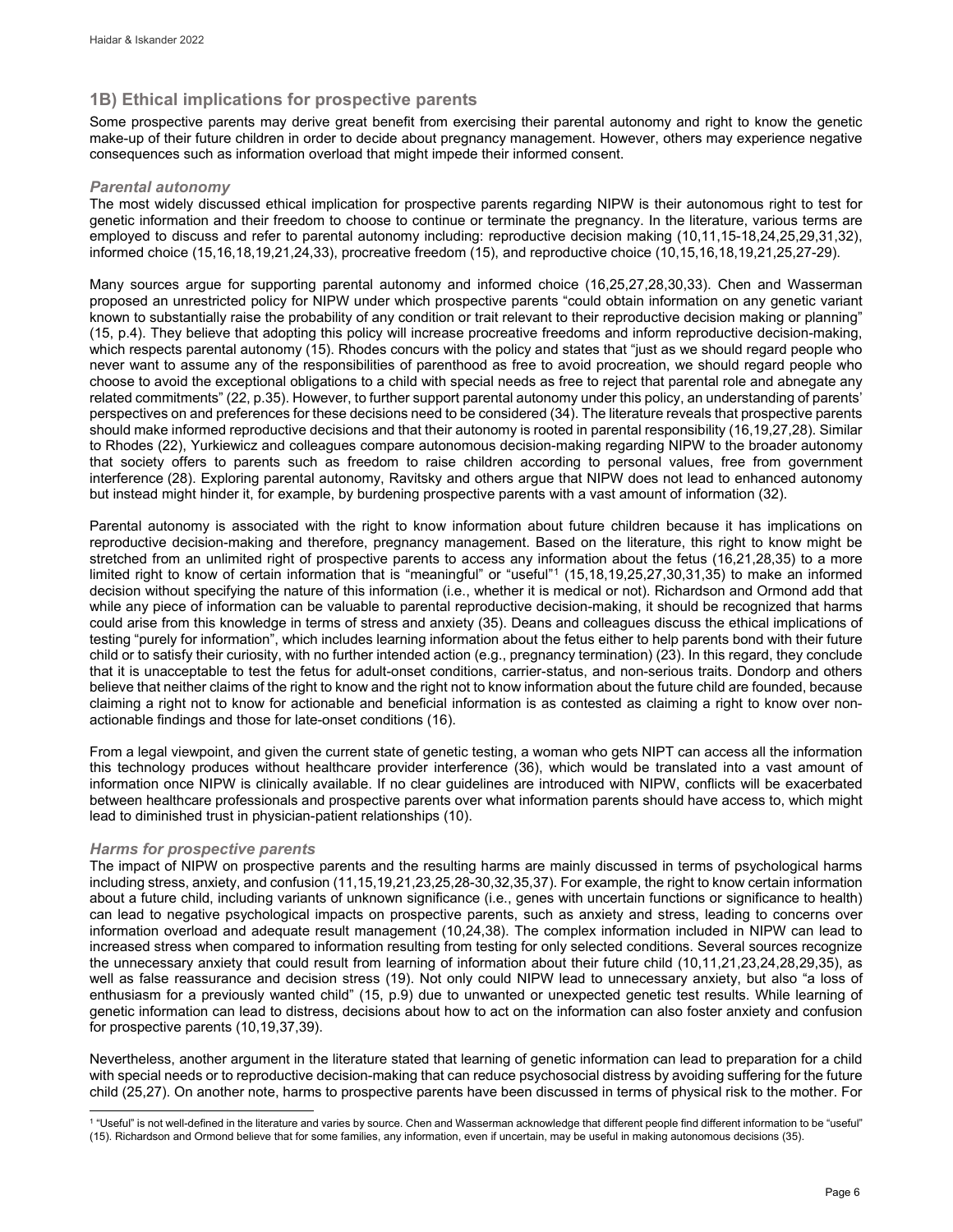instance, there is reason to believe that implementing NIPW could lead to changes in the prevalence of invasive diagnostic procedures, such as amniocentesis. If NIPT became a diagnostic test, it could lead to a decreased need for invasive diagnostic procedures, especially if women are currently being offered invasive tests (11). However, since it is currently only a screening test, the increased use of NIPT can lead to increases in invasive diagnostic procedures, which could lead to harms not only to the fetus (i.e., miscarriage risk), but also physical and psychosocial harms to the mother (19,21,27). In addition, NIPW could have high false-positive rates when initially implemented, which could lead to unnecessary invasive diagnostic procedures (31,32).

#### *Informed consent*

In addition to the previously mentioned psychosocial harms that come from learning of genetic information, there is a risk of decisional conflict, which can be understood as anxiety influencing reproductive choices that can lead to future regret (10) or general regrets over reproductive choices and decisions about genetic testing (29). This dilemma is a consequence of a lack of informed decision-making and consent for NIPW. Informed consent may not only be impeded but also may lead to decisional regrets because of information overload from the complex and expansive information resulting from NIPW. For example, while Chen and Wasserman believe that prospective parents will be overwhelmed by the quantity of results of NIPW under an unrestricted policy, they believe that a restricted policy will enhance confusion (15). However, commentators disagree about the unrestricted policy framework because it involves an overly comprehensive consent process that would lead to excessive information that could then impede decision-making (27,29,32,34,40). Another argument is that processing complex genomic data could lead to decision-making that is inconsistent with the preferences of prospective parents (25,29). Unlimited choices may threaten reproductive autonomy instead of supporting it because unlimited choice complicates decision-making and therefore undermines informed consent (10,16,18,19,24).

In addition to causing information overload, the literature shows a focus on ensuring that consent is comprehensive and that parents understand the risks and potential benefits (11,18,24,41). One concern is that parents and healthcare professionals may view NIPW as routine care and will not consider those risks and benefits carefully (36). Changes in norms of parents being expected to act on information because of test implementation may also lead to changes in pregnancy expectations that will complicate informed consent (10). Expanding the test beyond well-known conditions, such as Down syndrome, can lead to difficulties in ensuring parents receive meaningful options for reproductive decision-making and hence hinder their informed consent (19).

## **2) Legal implications**

While the literature is not as yet focused on the legal implications of NIPW, an ethical consideration that could be equally discussed from a legal viewpoint is privacy concerns for the future child.

#### *Privacy concerns*

The informational privacy of the future child as an ethical implication has also been explored from a legal perspective, including data storage and management, i.e., how this data should be stored, analyzed, and mined, whether it should be destroyed, who should make decisions surrounding the data, and who has control over it (11,21,26). These issues are also considered to be legal concerns that might affect policies surrounding NIPW because of privacy laws that safeguard health information. Another implication related to privacy is the potential for discrimination in health insurance – based on the genetic information – against individuals who had their fetal genome sequenced, and who may experience difficulties accessing certain goods and services if insurance companies or employers had access to their personal information (21,26).

## **3) Social implications**

Implementation of NIPW could lead to both negative and positive societal outcomes. For instance, a positive outcome could include the improvement of prenatal care as well as pregnancy and delivery management (31). Further, data obtained from testing could lead to advances in biomedical research to help treat conditions with no cure; patients could promote research and join advocacy organizations, which would lead to positive societal outcomes (28). However, there are also negative outcomes that require further discussion to determine the balance of risks to benefits, which we grouped under the following four themes: i) changes in family dynamics, ii) altered societal perceptions and disability concerns, iii) disparities in test use and access, and iv) societal pressure to test.

#### *Changes in family dynamics*

When children are born who have been tested for certain conditions, there is a risk that parents will treat these children differently based on their genetic traits. Treating children differently can lead to biases in how parents choose to raise children, can alter relationships between family members, and can ultimately affect the child's life course (10,17,21,28). Knowing this information can lead to parents either having higher expectations of their children and being less accepting of flaws (17,23,29), or having lower expectations of their children and not encouraging their success. For example, parents who learn that their child's predicted IQ is low may become more tolerant of poor academic outcomes, which leads to less parental support and negative effects on the child's success (10).

Chen and Wasserman view these changes positively, believing that parents who know that their children are susceptible to certain conditions will lead to a higher appreciation of the fact that no baby is perfect (15). It could also have a positive effect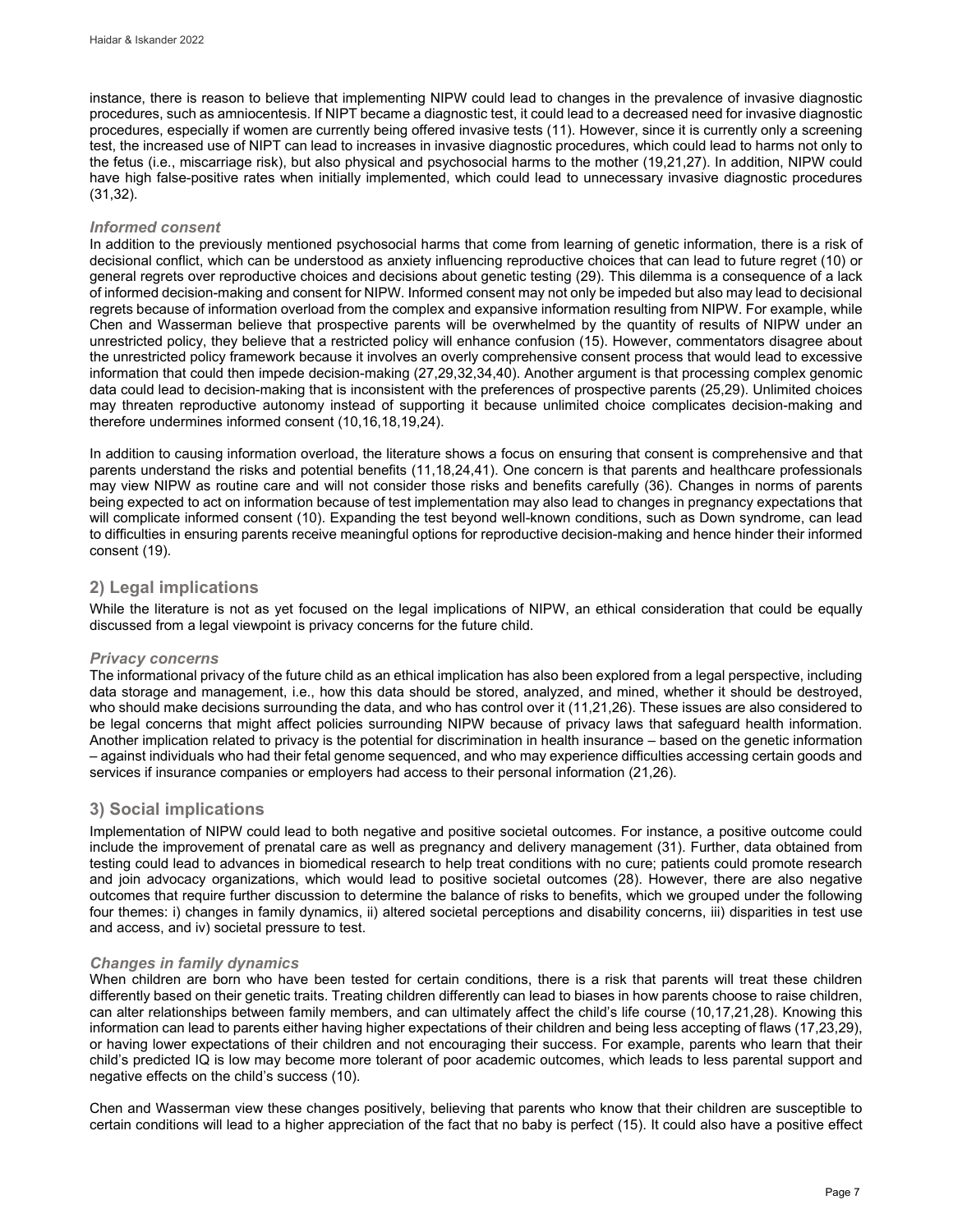for susceptibility genes if parents are aware of them and can influence the incitement of strong genes or suppression of poor genes. For example, if it is known that a child is susceptible to lung cancer, parents can act on this knowledge by educating their child and not smoking around the child to suppress the gene (10). While this may lead to positive outcomes, upon learning of adult-onset conditions, parents may also view their child as vulnerable despite them being healthy as children, which can lead to harmful treatment or stigmatization (23,24). There can also be further changes to expectations of children as well as an understanding of what having a normal or healthy baby means (10,21). While parents may have low expectations upon learning of poor genes, parents may also have expectations for a perfect child and value having control over their child's genes (42). Donley and colleagues also discuss the possibility of the "self-fulfilling prophecy", which is a "worry that the anxiety caused by awareness of one's susceptibility to a condition, as well as parental expectation for the disease to develop, might actually increase the likelihood of the condition manifesting in the child" (10, p.10). Learning of genetic information can lead to changes in family dynamics and how parents choose to raise their children, which includes the possibility that children will be objectified or have their worth determined by their genetics. Viewing children based on their successes or failures because of their genetic traits does not acknowledge them as persons and could lead to them being viewed as commodities (21,23,28).

NIPW may also alter family dynamics by providing prospective parents time to plan for the birth of an affected child by catering to their needs based on knowledge from testing (21,38), which could be viewed as beneficial for the future child (30). There is also discussion around how psychological preparation could lead to parents being more supportive as well as the benefits for the child to psychologically prepare for the development of their own conditions (23). In addition to emotional (19,38) and psychological preparation, "parents may also be better able to put in place social, practical and financial arrangements for care of their child" (23, p.5). Learning of test results can inform choices about plans during pregnancy, such as whether to continue the pregnancy and plan for the birth of the future child with a disability, or to choose termination (21,28). Although there is currently no evidence that preparing for the birth of a child affects their future (40), it is of interest to further elucidate whether preparation (if any) influences the life course and outcomes for children.

#### *Altered societal perceptions and disability concerns*

Beyond altering perceptions within family units, widespread use of NIPW could affect societal perceptions and social norms. Similar to how parents may view the ideas of "normal" and "healthy" differently (10,21,27), it may cause society to re-examine how we value persons, what it means to be human (36), and how we view the role of children and parents (42).

Altered societal perceptions of how to define "normal", "healthy", or even our conception of "the good life" (24) can result in discrimination against conditions that fall below newly defined thresholds (21,25,28). It is important to explore whether implementation of NIPW will lead to stigma against individuals who have conditions that are in the scope of NIPW testing. In Chen and Wasserman's unrestricted testing policy proposal, they believe that limiting tests to certain conditions would exacerbate discrimination and convey to those living with said conditions that they are a burden on society, whereas if testing included any and all conditions or traits as they propose, it would not send this discriminatory message and would put all conditions on the same level (15). They believe that the more restrictive the list of conditions, the more stigmatizing the test will be for those living with the conditions on the restricted list (15). Commentators do not wholly agree with this claim and think that it could instead lead to devaluation of individuals with conditions who were not previously included in testing programs, such as those with Alzheimer's disease (39). Shakespeare argues that Chen and Wasserman's proposal for unrestricted testing policy may lead to people being devalued as persons with strengths and weaknesses, and instead viewed as having functional faults (37). Shakespeare also claims that we should be accepting of diversity and support those with disabilities by allowing inclusivity and accessibility, especially when many conditions are not severe and do not discount the worth of individuals (37).

The concerns surrounding endorsement of disability discrimination has also led to the slippery slope concern that more testing will lead to further scrutiny of minor abnormalities (e.g., short stature) or cosmetic and non-medical traits (e.g., intelligence, hair colour) (19). There is also concern that changes in perceptions and expectations of children might lead to parents wanting the freedom to have designer babies by choosing traits based on parental values and preferences (17,21). Beyond this is the concern that NIPW will lead to eugenics, which can be understood as any attempt to improve the genetic traits in a population (21). Several sources (17,32,37,41) discuss the possibility of the increases in discrimination and the push towards testing for and acting on less severe conditions as akin to eugenics. However, Rhodes believes that this slippery slope argument is fallacious because NIPW will lead to more freedom, rather than negative consequences (22).

With an increased uptake of prenatal genetic testing and the expansion of the range of conditions that can be tested, there is a possibility for increases in the rate of pregnancy terminations (10,17,21,28). There is concern that parents might choose to terminate based on variants of unknown significance, or trivial or non-medical characteristics (43). The literature also expresses concern that with increased termination rates, there will be a trivialization of abortion and abortion decisions (18,19,25,27). Trivialization involves the concern that increased termination is because of unimportant or discriminatory reasons, instead of reasons such as avoiding suffering for the future child (27). While some argue that increased termination will exacerbate discriminatory attitudes for persons living with the tested conditions, others believe that terminating a pregnancy because of the possibility for disability is not the same as discriminating against persons living with the same disability (18). Chen and Wasserman argue that because there is limited attachment to the fetus earlier in the pregnancy when NIPW is conducted and that pregnancies are not yet disclosed, it may make termination decisions easier (15). NIPW may also lead to safer and less costly pregnancy termination because the prenatal test can be done earlier in the pregnancy (11). Increases in testing can also lead to termination of *wanted* pregnancies, which can exacerbate previously discussed psychological anxiety and distress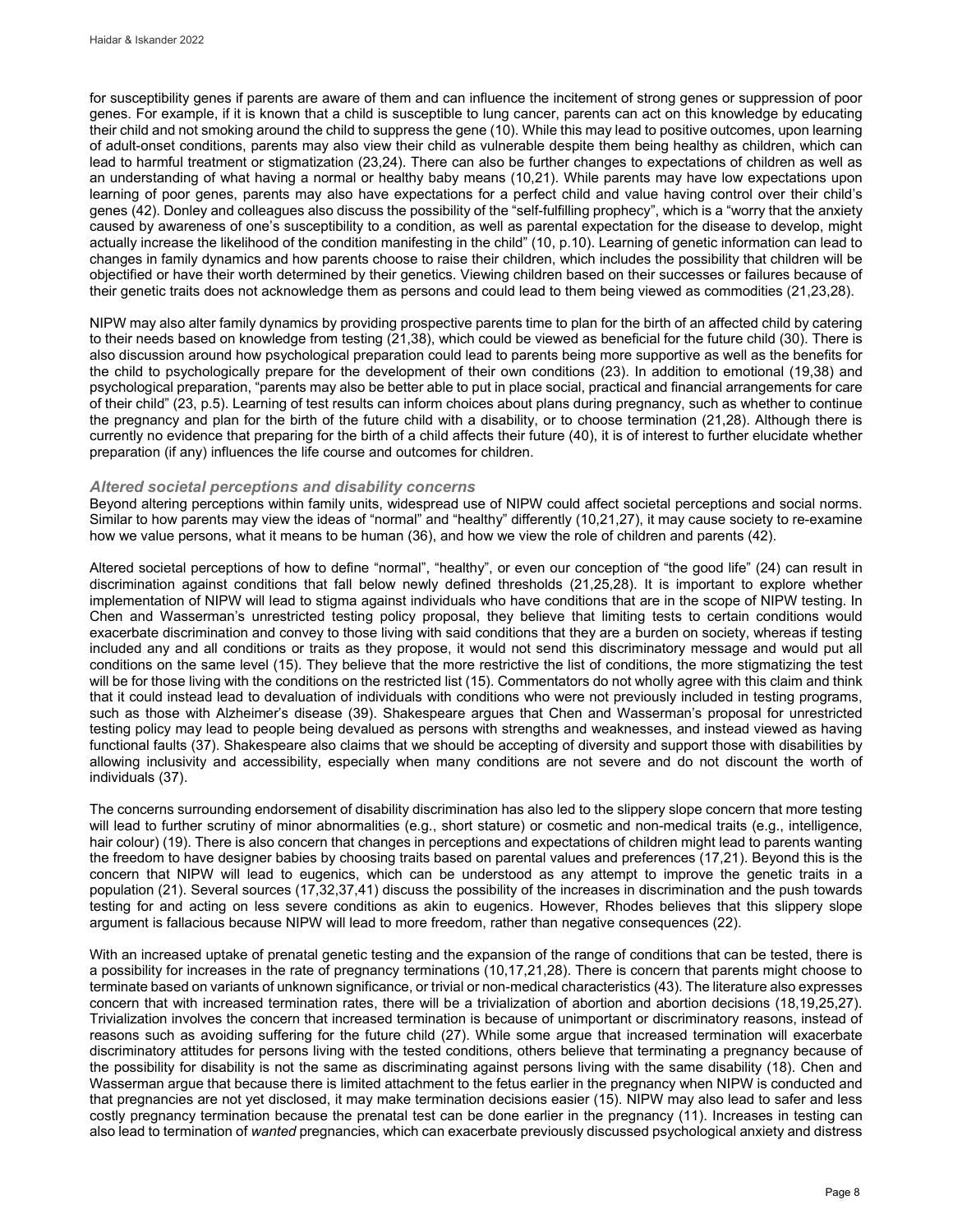for prospective parents (37). Some sources (21,32) suggest that these increases in termination rates can be seen as encouraging eugenic attitudes, an ensuing result of the slippery slope.

In addition to the consequences of increased termination rates, the social implications of NIPW also include societal imbalance, such as gender imbalances (e.g., resulting from terminating pregnancies based on sex selection) or genetic imbalances and decreases in population diversity as a result of parents selectively terminating based on certain conditions. Furthering prenatal genetic testing can lead to changes in how we value diversity and tolerate differences (24,25,37). Selective terminations can lead to potential harms in society because this threatens biological benefits of genetic diversity, which are known to help with adaptation to changing environments and other survival characteristics (21). However, Berkman and Bayefsky deny that such imbalances will lead to population-level shifts, but that the true effects of selective termination resulting from widespread use of NIPW with regards to decreasing genetic diversity should be explored (29).

#### *Justice and equity concerns in accessing NIPW*

Another social implication of implementing NIPW is the disparities in test access and use. NIPW might be expensive, which could indicate that more affluent individuals of higher socioeconomic status would be able to take advantage of it, therefore raising inequalities in access to testing based on income (11,24) or what Chen and Wasserman qualify as "genetic inequality" (15). Such situations might lead to disadvantages for those who cannot afford the test because they will more likely suffer the negative effects of increased invasive testing (11). Tabor and others also believe that it is possible that children with undesirable conditions will be disproportionately born to lower income families who could not afford NIPW, therefore extending societal imbalances and loss of diversity as previously discussed (11).

On another note, the inequity in using the test might be correlated to other factors such as religion, ethnicity, and education (41). For instance, patients with higher education levels may have a better understanding of the test and its results, which might eventually lead to disparities in informed decision-making surrounding testing and reproductive decisions.

#### *Societal pressure to test*

Another social implication discussed in the literature that can arise from the future use of NIPW is the societal pressure to undergo prenatal testing. With potential widespread and routine use of NIPW, it is likely that more women will feel pressure to undergo testing to learn about fetal information (10,11,15). There is concern that this will lead to undue commercial pressure to receive test results because of the push towards categorizing testing as necessary for protecting the future child, which incites a strong commercial interest in expanding the market for NIPW (29,34). Commercial push for NIPW and a lack of genetic counsellors might lead physicians to rely on genetic testing companies for counselling, which introduces a conflict of interest due to company-affiliated genetic counsellors providing counselling, which in turn, might increase pressure on parents to accept screening for high amounts of information (29).

In addition to societal and commercial pressures to undergo NIPW, there exists a pressure to act on the test results. Once prospective parents succumb to the pressure of agreeing to testing, they may also experience pressure to act on the results (10,36), therefore threatening parental autonomy (11). Chen and Wasserman express this sentiment when they claim that women who decide to continue their pregnancies have "a moral duty to seek medical intervention for a preventable or treatable fetal condition, if the intervention does not impose too great a burden on her" (15, p.10). This reveals how societal pressure to act can manifest and influence reproductive decision-making for prospective parents who undergo NIPW, including the decision to terminate (11,25). In fact, there is a belief that pressure to terminate reverses social progress towards civil rights and social support for individuals and families with these "undesirable" traits and disabilities (11).

While there is a possibility that parents will experience pressures to use NIPW and act on test results, there are also claims that there is currently no clinical need for the test, and parents currently have no interest in undergoing the test because it does not influence decision-making (38,42). Kraft observed this stating that pregnant women were more interested in choosing a name or finding childcare than they were in talking about the child's genome (34). However, once NIPW is clinically available, it will be important to understand the impact on demand for testing.

## **4) Policy implications**

Policy implications relate to how policies and guidance surrounding NIPW will be implemented. Relevant policy implications we identified in the literature include: i) cost and funding concerns, ii) limiting the scope of NIPW testing, and iii) counselling and support for prospective parents.

#### *Cost and funding concerns*

NIPW will be expensive for years after it is first implemented (21). Policies need to address how funding will be organized to reduce disparities and avoid genetic discrimination of health and life insurance. Costs need to be considered for maintaining support for prospective parents (40), clinical time for patients (24), and education for clinicians (40). Also, it is crucial to consider the downstream costs of additional testing, data collection, storage, analysis, interpretation, and follow-up of test results, including abortions (24,26,32,33,40,41). Moreover, the possible surge in NIPW use might increase financial burdens on the healthcare system and society (26) because of increased requests for genetic counselling, and overtreatment and medicalization of less severe conditions or non-medical traits (11,17,24,28). Chen and Wasserman deny the objections surrounding increased costs as a justification against implementing an unrestricted testing policy because they believe the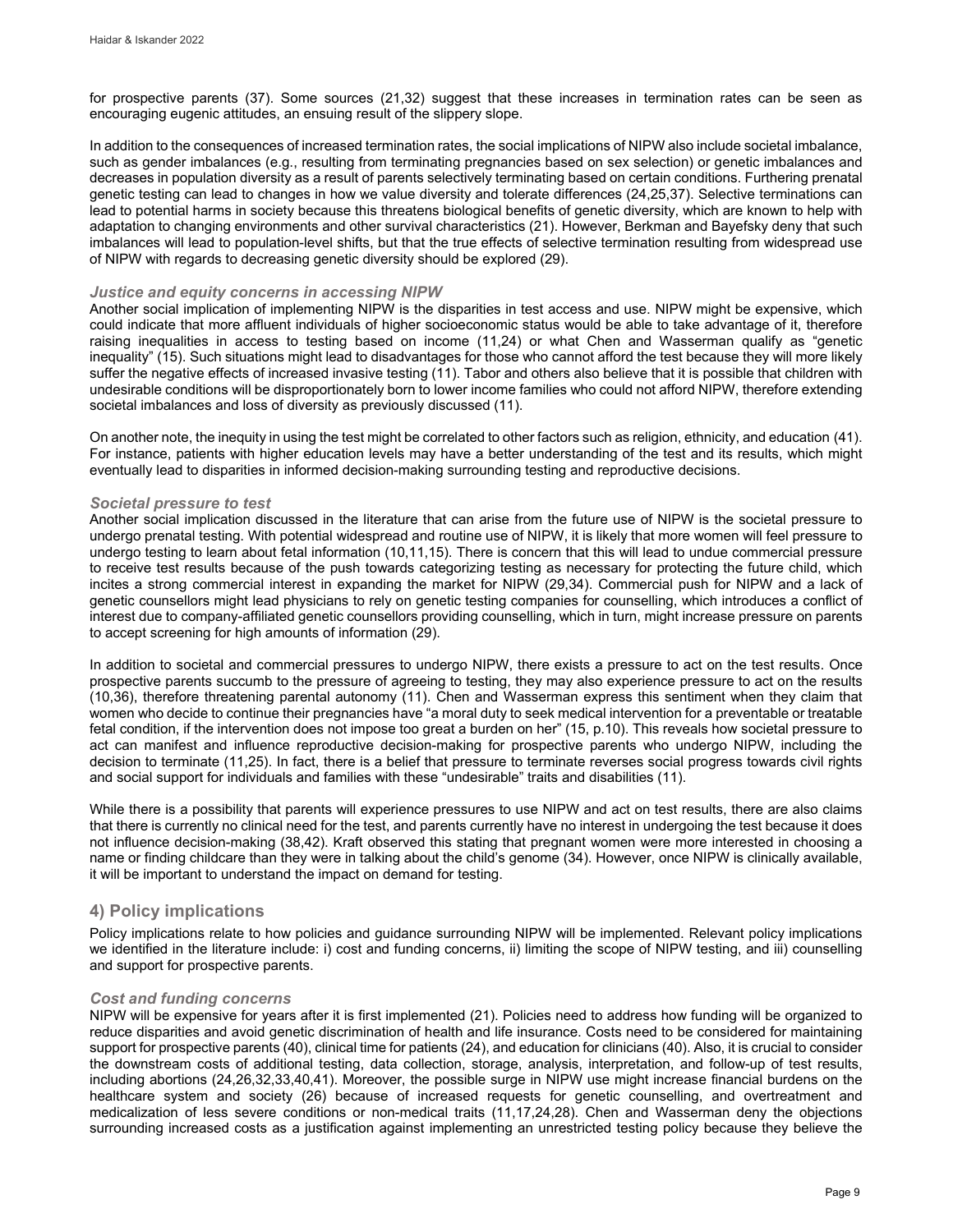costs are necessary for responsible testing; they believe that additional costs are justifiable for the benefits that testing will proffer, but agree that from a public health perspective, it is logical to prioritize preventing more clinically severe conditions<sup>[2](#page-10-0)</sup> (15). Thus, the cost effectiveness of NIPW needs to be assessed before it becomes clinically available (19,24,25).

Considering costs and funding of NIPW is necessary because in order to justify funding, the priority order of the screening technology must be discussed in relation to other goods and services (24,44). Allyse and colleagues state that the only way for an unrestricted policy on NIPW to work is if we live in a "frictionless healthcare setting in which all concerns of scientific limitation and resource allocation have been removed" (40, p.2). From a similar perspective, Ravitsky and others argue that funding decisions should be contingent on whether the testing technology is clinically highly accurate and translates into an enhanced reproductive decision-making, with the belief that even if this is the case, "there is no obligation to fund access […] to all available tests that may inform a reproductive decision, especially if the clinical significance of potential results is unclear" (32, p.40). Therefore, testing and counselling should be an out-of-pocket expense to avoid taking resources away from more urgent needs if parents wish to test for a wider set of conditions that are not medically indicated (32). There are claims that funding and investing resources into NIPW, especially unrestricted testing policies, would deprioritize and devalue other important public health goals and services that are more necessary and justifiable, such as universal pregnancy and neonatal care counselling and support (40). Authors agree that there should be reflection on how important it is to spend scarce resources on NIPW compared to other supports, conditions, and areas of healthcare to uphold the principle of distributive justice (25,27,44).

#### *Limiting the scope of NIPW testing*

The decision surrounding whether to fund NIPW requires determining the types of conditions that should be permitted for testing and which of those should be publicly funded. We previously discussed Chen and Wasserman's unrestricted testing policy proposal, which would include testing for any condition or trait that prospective parents believe is useful for reproductive decision-making (15). However, most agree that testing should be limited to conditions that have clinical significance and actionability, where the condition can be treated and prevented before birth or treated following birth (10,11,16,19,21,24,25,27,30,33,43). Chen and Wasserman believe that only restricting based on medical severity simplifies reproductive decision-making because it is not the only factor in deciding about testing and termination (15). Testing for lateonset diseases or susceptibility genes that are not immediately actionable in extreme circumstances, such as when there is no treatment available and termination is an option, has also been viewed as justifiable for the scope of testing (21,28), but not by all sources (24). There is also a high degree of uncertainty regarding the utility and significance of results (10,11,15,17,28), which may or may not be useful for parents to learn (24). Testing "for information only", without intentions to act on results, can also be justified because there may be medical benefits to managing pregnancy or birth (23). With the exception of Chen and Wasserman, there was little support in the literature we reviewed for including non-medical and other minor genetic traits in the scope of testing (15). Overall, it is evident that it will be difficult to agree on a set of conditions and variants that should be permitted for testing (40); nonetheless, determining the scope of testing is essential for policymaking surrounding NIPW.

#### *Counselling, education, and support*

If NIPW is to be implemented in clinical practice, there would need to be policies surrounding the level of counselling and support required for prospective parents as well as healthcare professionals who will offer this counselling. For instance, several authors advocate for a comprehensive pretest counselling process for prospective parents prior to undergoing NIPW so they are informed of harms and potential benefits of testing (10,15,19,21,24-26,28,36) to help facilitate informed decisionmaking. Educating prospective parents to ensure they are offered comprehensible information about NIPW and including a decision aid tool to explain the technology might support choices to accept or decline NIPW (10,15,24,25,28,36). Nonetheless, some authors argue that even with extensive counselling<sup>[3](#page-10-1)</sup> it may still be difficult for parents to usefully apply the information from NIPW because of the vast amounts of information involved (32). When women were asked what sort of information they wished to receive from their NIPW results, almost half wanted clear recommendations and all options presented, and more than one-quarter wanted all options presented along with a joint decision-making process (38). This reveals that women find counselling and support from healthcare professionals helpful for making decisions following NIPW testing. The literature also recognizes that although genetic counsellors are best placed to counsel patients, there may be a shortage of counsellors (15,17,26), which needs to be considered before the test becomes accessible. One idea to overcome this shortage is to implement web-based or virtual interactive genetic counselling to reach large numbers of patients and to standardize the complex information NIPW offers to enhance understanding (15,26,28).

To ensure that parents receive counselling, support, and adequate information and education, healthcare professionals require proper education and training. Currently, healthcare professionals are not trained to discuss the complex information involved in NIPW because it is not yet used in practice. In one study, most obstetrician-gynecologists reported that they were

<span id="page-10-0"></span>j  $^2$  There are variations in how "severity" is defined in the literature. Chen and Wasserman acknowledge that prospective parents would define mild, moderate, and severe conditions differently, and is thus a subjective classification (15). It can be defined based on quality of life of the future child or even the level of burden the condition would have on prospective parents. While some argue for more broad definitions of "severity", Munthe believes that severe conditions are those for which "no conceivable extent of societal adaptation or support will reduce the burdens to parents sufficiently to make access to (prenatal testing) into a mere luxury<br>a Troduct" (43, p.44)

<span id="page-10-1"></span>The definition of "extensive counselling" and what this includes is not well-defined or discussed in the literature. Extensive counselling in this context should, we suggest, involve guidance from qualified healthcare professionals to help parents interpret NIPW results and discuss options that are in line with the values of the parents.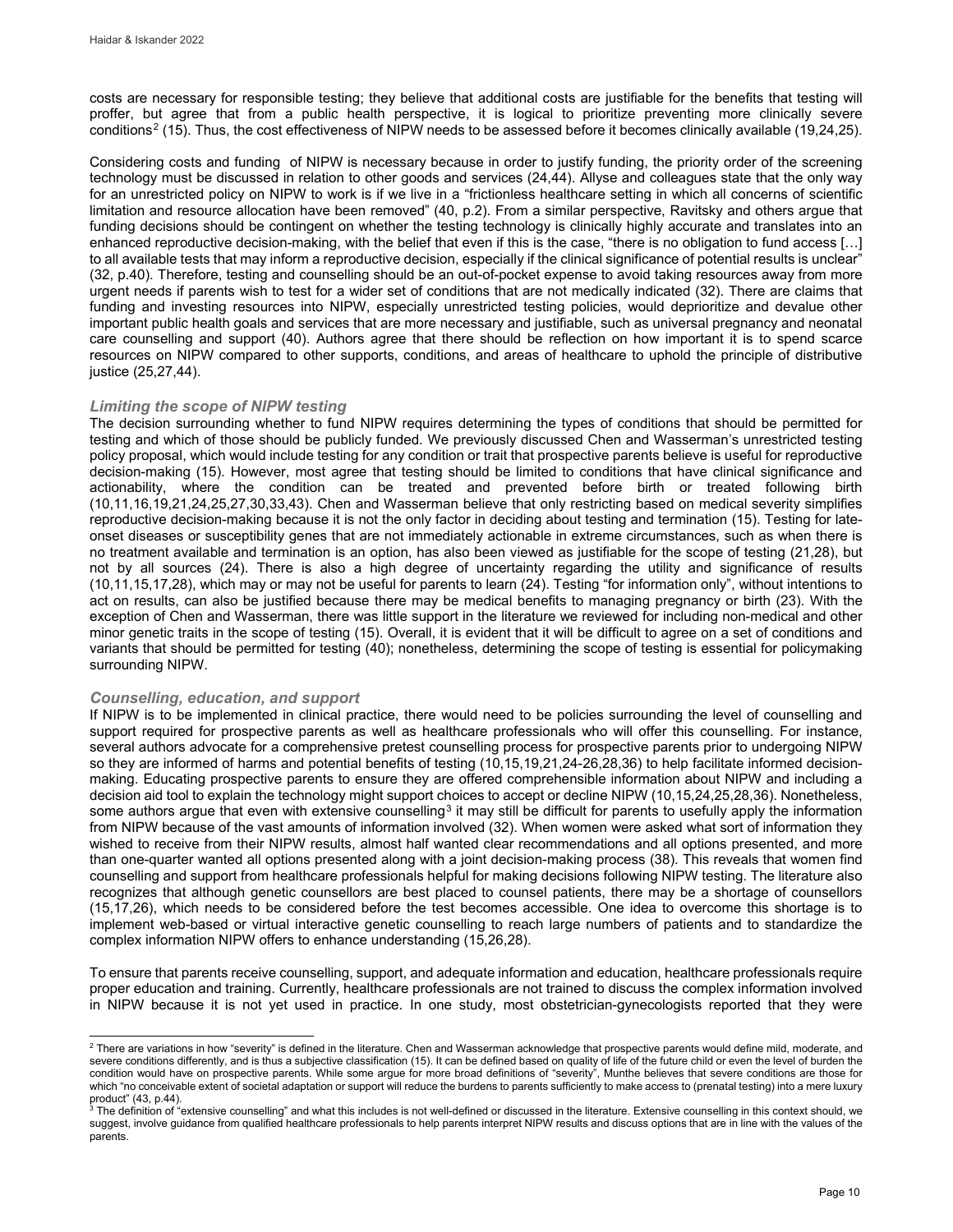uncomfortable with the idea of communicating NIPW results to patients, preferred to refer patients to genetic counsellors, and believed that they would not have the necessary resources to interpret results (17). Professional societies can contribute to education and training on NIPW (10,26,41) along with medical education programs for healthcare professionals (35). Overall, additional training for clinicians on how to present and return genetic information that correlates with patient preferences is necessary (38). Part of the policies surrounding clinicians' education should also include developing guidance on how clinicians returning results should manage incidental findings<sup>[4](#page-11-0)</sup> such as misattributed paternity (28) or findings that have health implications for parents or close relatives (11,19). Policies should therefore elaborate on what information should be returned, to whom, by whom, and when, and should reflect patient preferences (21,24,26). Further, such policies should discuss what information clinicians are responsible for interpreting, and how and whether data should be stored or reanalyzed when knowledge about variants of unknown significance become understood in the future, and whether patients should be recontacted (24).

## **DISCUSSION**

This review provides an overview of the ethical, legal, social, and policy implications (ELSI) for the potential future use of noninvasive prenatal whole genome sequencing (NIPW). This research is useful to further understand the main implications of NIPW's clinical introduction and to shed light on the main stakeholders affected by this technology. It can thus inform and guide policy decisions for the future implementation of NIPW, including the main factors and arguments that need to be elucidated for effective and ethically sound policies. The literature shows that there are competing interests between two principal stakeholders: the future child and the prospective parents. These competing interests often translate into tensions over the same ethical concern. For instance, when exploring ethical issues surrounding autonomy, we notice that the literature discusses this with respect to the autonomy of future children and the autonomy of prospective parents, which are in conflict with each other. Several articles (10,16,18-21,27,28) explore how NIPW affects the autonomy rights of future children, including rights to an open future – whether as future children or adults – because they will be unable to choose whether to know or not know genetic information about themselves (e.g., late-onset diseases) that can influence their life course (16,18,20,21,24,25). While most authors agree that there is a risk to undermining the autonomy of future children, others argue that NIPW enhances parental autonomy because it can inform prospective parents' reproductive decision-making (15,25,27,28,30,33,46). The literature expressed further concern related to threats over informed consent caused by information overload from NIPW (10,15,16,18,19,24).

Based on our literature review, NIPW-related policy should elucidate how the autonomy of the future child should be weighed against the autonomy of the prospective parents to resolve conflicts over testing for a certain condition, which might in turn, be a challenging and arduous task given the vast amount and complexity of information generated by NIPW. Professional guidelines on genetic testing provide insights but are sometimes ambiguous regarding how to resolve conflicts over testing for certain conditions. For example, in its position on *Prenatal Testing for Adult-Onset Conditions*, the US National Society of Genetic Counselors recommends that conflicts "between the right of prospective parents to obtain information and the right of the future child should generally be resolved in favor of the parents" (47, p.1144). However, the American Committee of Obstetrics and Gynecology states, "In pregnancies likely to be carried to term, […] the decision to test should be reserved for the child to make upon reaching adulthood" (48, p.1498), and parental preferences should also be taken into account (48). In another joint statement with the Canadian College of Medical Geneticists, the Canadian Paediatric Society argues that "children should only be tested when it is for the purpose of better medical care" (49, p.42) and "for genetic conditions that will not present until adulthood [susceptibility or predictive testing], testing should be deferred until the child is competent to decide whether they want the information" (49, p.45). While recommendations by various professional societies might offer some guidance for clinical practice, a future NIPW policy should carefully address the clinical uses of NIPW, including the information that should or should not be offered to prospective parents.

In reviewing the social implications of NIPW, an interesting implication involved the changes in family dynamics. Several articles (10,17,21,23,28,29) discussed how the way parents treat their children would undoubtedly change based on what they learn from testing, even if subconsciously. The influences of these changes are difficult to measure because they are contingent on the type of information shared with parents, how the information is presented, how parents perceive the information, and how they choose to act or not act on the information when raising the child. This implication is important to understand because it can motivate research that would determine the kinds of information that might affect childrearing, which might in turn, inform policymaking.

In addition to changes to family dynamics, NIPW can lead to altered societal perceptions, including our ideas of what is "normal" and "healthy" (21,24,36,42). The literature discussed whether and how this technology would shape our understanding of human nature, which is important to anticipate and consider before implementing NIPW. Some sources (21,25,28) acknowledged that altered perceptions can include discrimination against conditions and traits that do not meet newly defined standards of "normal" or "healthy". While it is possible that Chen and Wasserman's unrestricted policy testing for all conditions can put all traits on equal ground and does not decide that one disease is worth testing over another (15), it will not stop negative societal perceptions towards the conditions, especially if more people are born without these undesirable traits. It is important to discuss how changes in societal perceptions towards select traits will affect individuals with those traits. For these

<span id="page-11-0"></span>l <sup>4</sup> Incidental findings are findings that are discovered and are outside the primary goals of the test, which in this case, would be relevant for NIPW (45). They also include testing results that prospective parents have not inquired about and can reveal clinically significant information.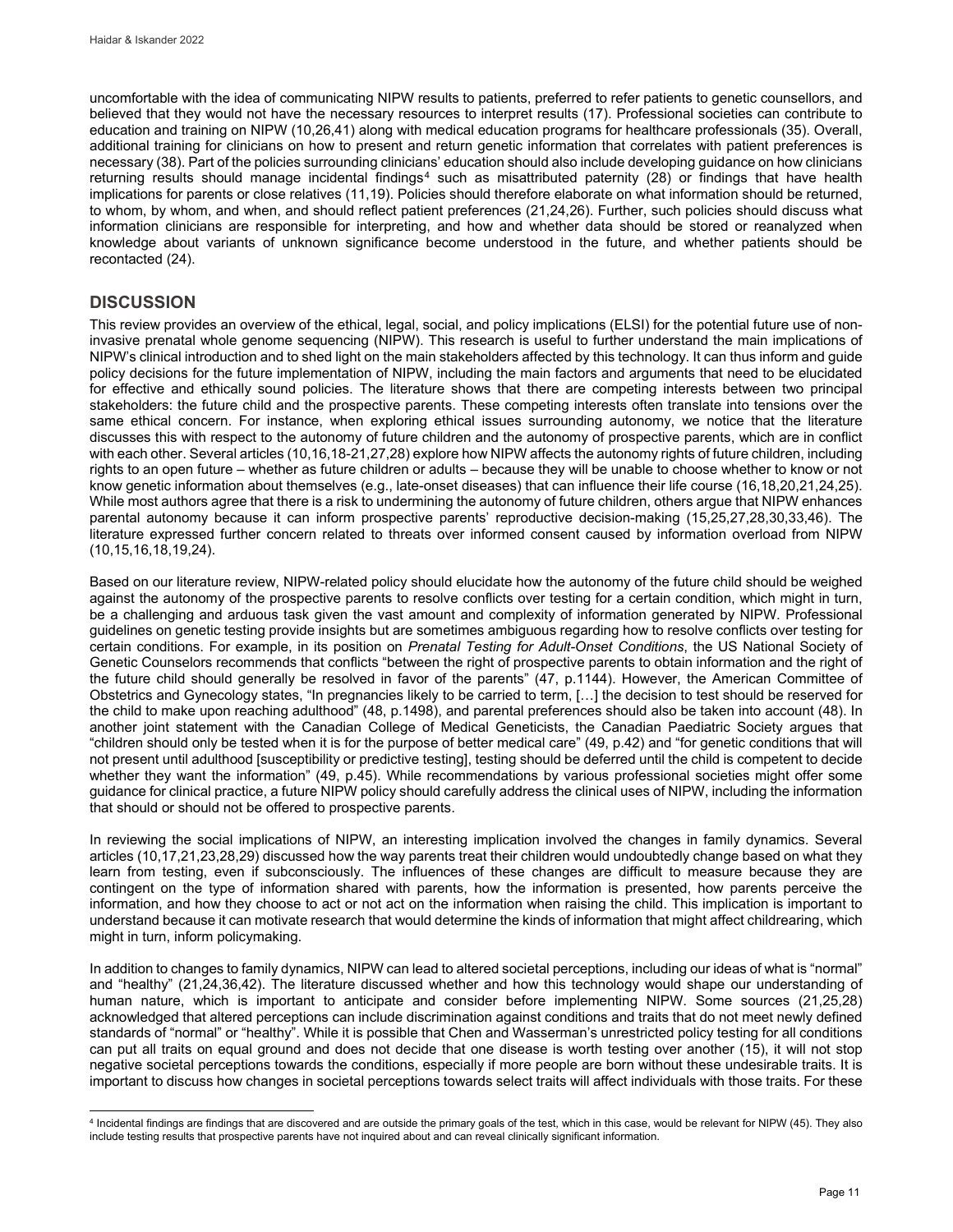reasons – and since persons living with disabilities as well as disability group advocates are critical stakeholders – their perceptions and voices must be included in discussions surrounding clinical introduction of NIPW.

The literature also explored several policy implications for NIPW implementation. For instance, several authors (10,15,19,21,24-26,28,36) agree that there should be improvements in supporting and counselling prospective parents to inform their decision-making, although fewer articles (10,26,35,38,41) addressed the need for education and training for healthcare professionals. The challenge in providing adequate information requires, on one hand, that healthcare professionals are trained, educated, and well-prepared for NIPW implementation, and on the other hand, that prospective parents understand the information provided to enhance informed decision-making. From that perspective, decision aid tools (e.g., websites) might be developed to facilitate parental decision-making that is congruent with their own values and preferences.

As with any technology, NIPW raises questions of funding and coverage by the healthcare system. Several sources (24,26,32,33,40,41) argued that the downstream costs of additional testing, including data collection, interpretation, and followup can burden the healthcare system. In addition, others discussed further burdens involved with overtreatment and medicalization of less severe conditions (e.g., non-medical conditions) that could result from implementation of NIPW, which has implications for cost distribution and how costs for NIPW might deprioritize other health concerns. Whether funding NIPW is contingent on the type of condition to be tested and whether there should be a limit on the scope of conditions to be tested are important considerations for discussions on cost and accessibility. However, since the literature shows a knowledge gap surrounding how to define the limitations – if any – on testing, more studies need to be conducted on how and whether policies should limit the scope of testing. Such studies can involve consultations with policymakers, persons living with disabilities, and disability rights advocates, among others, to learn more about their perceptions on what a future policy regarding NIPW coverage and testing should involve.

At a macro level, policies and regulations required for implementing NIPW can be developed either at governmental or nongovernmental levels. Some authors believe that regulatory interventions are not required at the government level (28,29) and rather should be regulated through professional societies and nonbinding guidance to uphold parental autonomy (29). In addition, Sullivan and colleagues showed that only about 15% of pregnant women agree that governments should decide on the categories of fetal genetic information that can and cannot be returned (38). However, for those who believe that NIPW should not yet be offered to pregnant women, governments would need to be involved in implementing a moratorium on testing (21). While guidance and regulations through professional societies are critical to guide healthcare professionals and prospective parents in using and implementing NIPW, governmental regulation of NIPW are also important, especially in countries like Canada where parental autonomy and reproductive choice are highly valued. Therefore, more research should be conducted on the types of regulations that could be introduced to allow for the ethically permissible implementation and use of NIPW.

## **LIMITATIONS**

The use of a critical interpretive approach to conduct this review allowed for a comprehensive set of data spanning ten years in the literature on this topic, which might not have been so extensive in a more rigid search strategy. Including several electronic databases in the search helped to mitigate retrieval biases while a secondary manual search procedure limited source selection and publication biases. However, there are some limitations that should be acknowledged. While only English and French language articles were included, including studies from all countries helped somewhat to mitigate the possibility of selection biases. Since this was a critical interpretive literature review, there is a possibility of interpretation bias in which it can be difficult to objectively interpret and communicate findings from the literature; involving two interpreters partially mitigated this problem. Also, it is difficult to anticipate implications as well as draw conclusions from the literature considering the paucity of research on NIPW. The lack of empirical research assessing opinions and perspectives towards NIPW from key stakeholders indicates that critical voices are not included and therefore, evidence-based policies cannot yet be made. However, the technology is still evolving and it is important to review the theoretical literature on this subject before implementation. Our understanding of this technology will improve when it is introduced into clinical practice and more healthcare professionals and patients have lived experience with NIPW testing.

## **CONCLUSION**

The implementation of NIPW in clinical practice offers several benefits, but raises challenges at the ethical, social, legal, and policy levels. Some perceived benefits include providing parents more time to plan for a child with special needs, upholding parental autonomy and the right to know, as well as the therapeutic benefits that might be potentially offered to the future child. Potential challenges include the anxiety and stress that can manifest for both parents and children, the threatened autonomy and right to an open future for the future child, information overload that undermines parental informed consent, concerns for informational privacy of the future child, and negative effects on parenting and treatment of children. Societal concerns of implementing NIPW include the potential for eugenic attitudes in society and discrimination against people with disability, increased rates of pregnancy termination for minor traits, altered societal perceptions of "healthy" and "normal", and a societal pressure to use NIPW. Some policy recommendations include those that minimize cost and maximize priority of health resources, education for healthcare professionals, increased counselling and support for parents, minimizing disparities in access to testing, and limiting testing to certain conditions.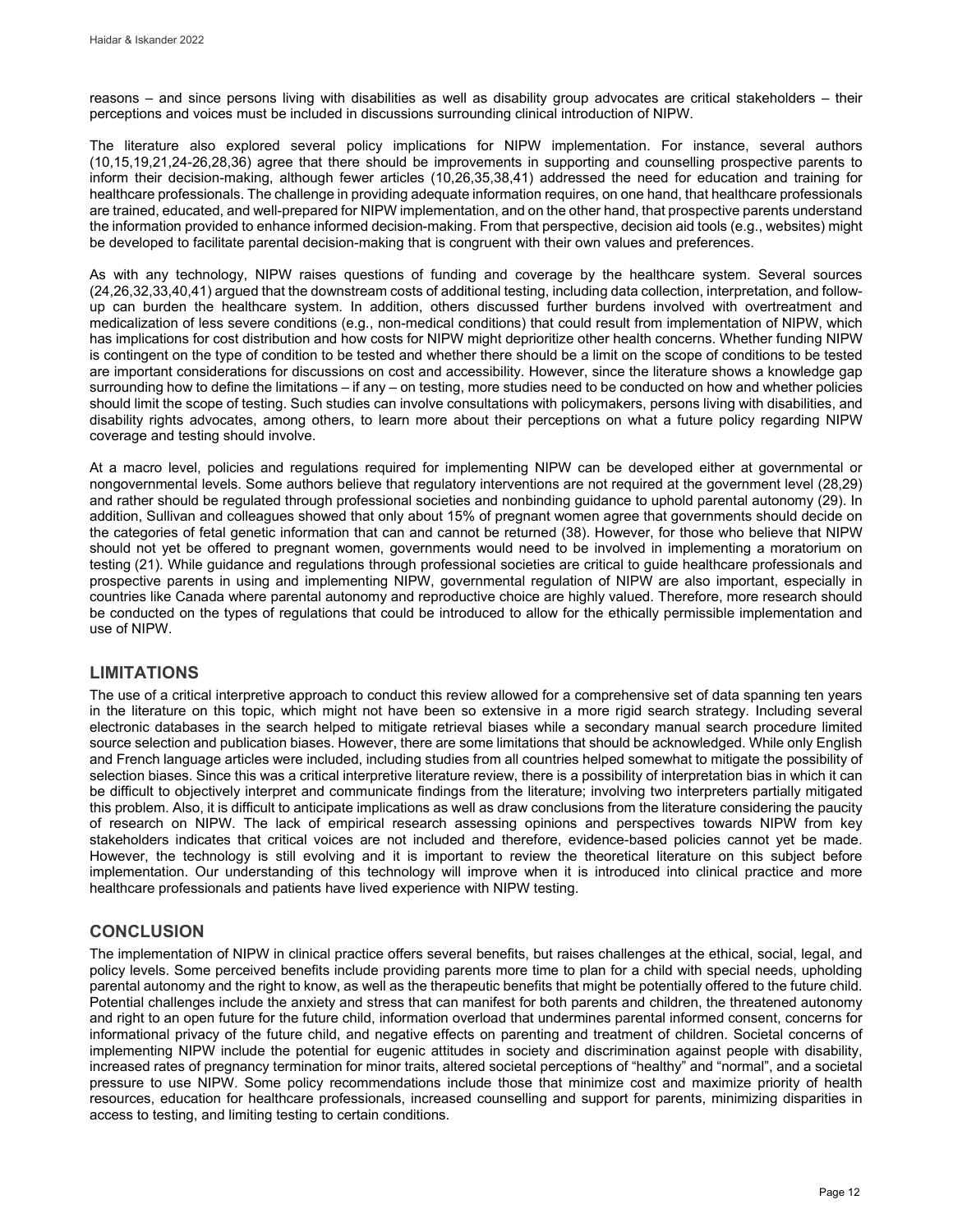#### **Table 2. Example of questions raised by NIPW**

- Should parents have access to all the information NIPW provides? o If yes, based on what criteria?
- o If not, what information should they have access to and why?
- Who should decide on limiting or not limiting access to the information generated through NIPW?
- Governmental or nongovernmental (e.g., professional societies)?
- Should NIPW be covered by the healthcare system for specific conditions?
- How should social disparities (e.g., income, education) be addressed in test access and use?
- How should results be managed?
- How should incidental findings be managed?

While this review sheds light on various factors to be considered when discussing NIPW implementation, it shows that many questions are left unanswered (see Table 2) and thus there are many avenues for research to explore. As discussion surrounding NIPW is still in its infancy, it is of great importance that these concerns be addressed to allow for safe, fair, and ethical implementation into practice.

| <b>Recu/Received: 01/03/2021</b>                 | <b>Publié/Published: 01/03/2022</b>                                                                                                                                                                                                                                                                       |
|--------------------------------------------------|-----------------------------------------------------------------------------------------------------------------------------------------------------------------------------------------------------------------------------------------------------------------------------------------------------------|
| Conflits d'intérêts<br>canadienne de bioéthique. | <b>Conflicts of Interest</b><br>Hazar Haidar est éditrice de section pour la Revue canadienne Hazar Haidar is a Section Editor for the Canadian Journal of<br>de bioéthique. Renata Iskander est éditrice pour la Revue Bioethics. Renata Iskander is an Editor for the Canadian Journal<br>of Bioethics. |
|                                                  |                                                                                                                                                                                                                                                                                                           |

#### **Édition/Editors:** Fern Brunger

Les éditeurs suivent les recommandations et les procédures The editors follow the recommendations and procedures décrites dans le Code of Conduct [and Best Practice Guidelines](http://publicationethics.org/resources/code-conduct) outlined in the COPE Code of Conduct and Best Practice [for Journal Editors](http://publicationethics.org/resources/code-conduct) de COPE. Plus précisément, ils travaillent [Guidelines for Journal Editors.](http://publicationethics.org/resources/code-conduct) Specifically, the editors will work pour s'assurer des plus hautes normes éthiques de la to ensure the highest ethical standards of publication, including: publication, y compris l'identification et la gestion des conflits the identification and management of conflicts of interest (for d'intérêts (pour les éditeurs et pour les auteurs), la juste editors and for authors), the fair evaluation of manuscripts, and évaluation des manuscrits et la publication de manuscrits qui the publication of manuscripts that meet the journal's standards répondent aux normes d'excellence de la revue.

of excellence.

#### **Évaluation/Peer-Review:** Jeffrey Nisker & Zuzana Deans

Les recommandations des évaluateurs externes sont prises en Reviewer evaluations are given serious consideration by the considération de façon sérieuse par les éditeurs et les auteurs editors and authors in the preparation of manuscripts for dans la préparation des manuscrits pour publication. Toutefois, publication. Nonetheless, being named as a reviewer does not être nommé comme évaluateurs n'indique pas nécessairement necessarily denote approval of a manuscript; the editors of l'approbation de ce manuscrit. Les éditeurs de la <u>*Revue* C*anadian Journal of Bioethics</u> take full* responsibility for final</u> *[canadienne de bioéthique](http://cjb-rcb.ca/)* assument la responsabilité entière de acceptance and publication of an article. l'acceptation finale et de la publication d'un article.

## **REFERENCES**

- 1. Hayden EC[. Technology: The \\$1,000 genome.](https://www.nature.com/articles/507294a) Nature. 2014;507:294-5.
- 2. Lau TK, Jiang FM, Stevenson RJ, et al. Secondary findings from non-invasive prenatal testing for common fetal [aneuploidies by whole genome sequencing as a clinical service: Secondary findings from NIPT for common fetal](http://doi.wiley.com/10.1002/pd.4076)  [aneuploidies.](http://doi.wiley.com/10.1002/pd.4076) Prenat Diagn. 2013;33(6):602-8.
- 3. Agarwal A, Sayres LC, Cho MK, Cook-Deegan R, Chandrasekharan S. Commercial landscape of noninvasive [prenatal testing in the United States.](https://pubmed.ncbi.nlm.nih.gov/23686656/) Prenatal diagnosis. 2013;33(6):521-31.
- 4. Norton ME, Brar H, Weiss J, et al. Non-Invasive Chromosomal Evaluation [NICE] Study: results of a multicenter [prospective cohort study for detection of fetal trisomy 21 and trisomy 18.](https://pubmed.ncbi.nlm.nih.gov/22742782/) American Journal of Obstetrics and Gynecology. 2012;207(2):137.e1-e8.
- 5. Palomaki GE, Deciu C, Kloza EM, et al. **DNA sequencing of maternal plasma reliably identifies trisomy 18 and** [trisomy 13 as well as Down syndrome: an international collaborative study.](http://www.nature.com/articles/gim201173) Genet Med. 2012;14(3):296-305.
- 6. Lo YMD, Chan KCA, Sun H, et al[. Maternal plasma DNA sequencing reveals the genome-wide genetic and](https://stm.sciencemag.org/lookup/doi/10.1126/scitranslmed.3001720)  [mutational profile of the fetus.](https://stm.sciencemag.org/lookup/doi/10.1126/scitranslmed.3001720) Science Translational Medicine. 2010;2(61):61ra91.
- 7. Vanstone M, King C, de Vrijer B, Nisker J. [Non-invasive prenatal testing: ethics and policy considerations.](https://pubmed.ncbi.nlm.nih.gov/24927192/) Journal of Obstetrics and Gynaecology Canada. 2014;36(6):515-26.
- 8. Fan HC, Gu W, Wang J, Blumenfeld YJ, El-Sayed YY, Quake SR[. Non-invasive prenatal measurement of the fetal](https://pubmed.ncbi.nlm.nih.gov/22763444/)  [genome.](https://pubmed.ncbi.nlm.nih.gov/22763444/) Nature. 2012;487(7407):320-4.
- 9. Bianchi DW, Platt LD, Goldberg JD, et al. Genome-wide fetal aneuploidy detection by maternal plasma DNA [sequencing.](https://pubmed.ncbi.nlm.nih.gov/22362253/) Obstet Gynecol. 2012;119(5):890-901.
- 10. Donley G, Hull SC, Berkman BE. [Prenatal whole genome sequencing: just because we can, should we?](http://doi.wiley.com/10.1002/hast.50) Hastings Center Report. 2012;42(4):28-40.
- 11. Tabor HK, Murray JC, Gammill HS, et al[. Non-invasive fetal genome sequencing: Opportunities and challenges.](http://doi.wiley.com/10.1002/ajmg.a.35545) Am J Med Genet. 2012;158A(10):2382-4.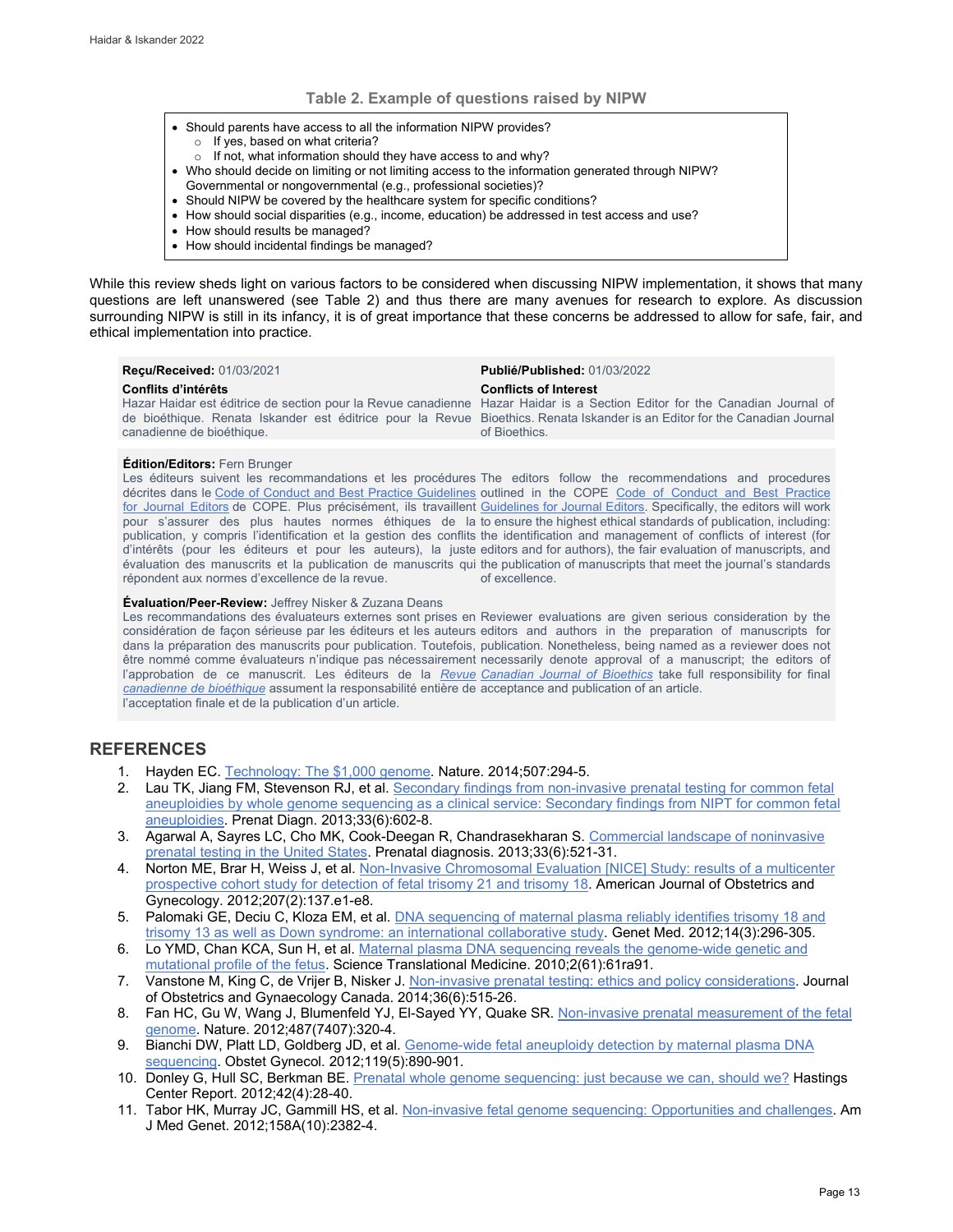- 12. McDougall R. [Reviewing literature in bioethics research: increasing rigour in non-systematic reviews.](http://doi.wiley.com/10.1111/bioe.12149) Bioethics. 2015;29(7):523-8.
- 13. Dixon-Woods M, Cavers D, Agarwal S, et al. [Conducting a critical interpretive synthesis of the literature on access](https://pubmed.ncbi.nlm.nih.gov/16872487/)  [to healthcare by vulnerable groups.](https://pubmed.ncbi.nlm.nih.gov/16872487/) BMC Med Res Methodol. 2006;6(35).
- 14. Moher D, Liberati A, Tetzlaff J, Altman DG, for the PRISMA Group. Preferred reporting items for systematic reviews [and meta-analyses: the PRISMA statement.](http://www.bmj.com/cgi/doi/10.1136/bmj.b2535) BMJ. 2009;339:b2535.
- 15. Chen SC, Wasserman DT. A framework for unrestricted prenatal whole-genome sequencing: respecting and [enhancing the autonomy of prospective parents.](https://www.tandfonline.com/doi/full/10.1080/15265161.2016.1251632) The American Journal of Bioethics. 2017;17(1):3-18.
- 16. Dondorp WJ, Page-Christiaens GCML, de Wert GMWR[. Genomic futures of prenatal screening: ethical reflection.](http://doi.wiley.com/10.1111/cge.12640) Clin Genet. 2016;89(5):531-8.
- 17. Bayefsky MJ, White A, Wakim P, et al. [Views of American OB/GYNs on the ethics of prenatal whole-genome](http://doi.wiley.com/10.1002/pd.4968)  [sequencing: American OB/GYNs' views on the ethics of PWGS.](http://doi.wiley.com/10.1002/pd.4968) Prenat Diagn. 2016;36(13):1250-6.
- 18. de Jong A, de Wert GMWR[. Prenatal screening: an ethical agenda for the near future.](http://doi.wiley.com/10.1111/bioe.12122) Bioethics. 2015;29(1):46-55. 19. Dondorp W, de Wert G, Bombard Y, et al. Non-invasive prenatal testing for aneuploidy and beyond: challenges of [responsible innovation in prenatal screening.](https://www.googleadservices.com/pagead/aclk?sa=L&ai=DChcSEwjdp-X8ovv1AhURt8gKHR0sBp0YABACGgJxdQ&ae=2&ohost=www.google.com&cid=CAASEuRoDv_XfLsB5Dp4G5DPIPbwGA&sig=AOD64_2s8Ye80bX1zrxQen1-cpaeN1bHDA&q&adurl&ved=2ahUKEwi1qtr8ovv1AhWapnIEHXOJDl8Q0Qx6BAgDEAE&dct=1) Europ Journ Human Gen. 2015;23(11):1438-50.
- 20. Netzer C, Schmitz D, Henn W[. To know or not to know the genomic sequence of a fetus.](http://www.nature.com/articles/nrg3333) Nat Rev Genet. 2012;13(10):676-7.
- 21. Nuffield Council on Bioethics. [Non-Invasive Prenatal Testing: Ethical Issues.](https://www.nuffieldbioethics.org/publications/non-invasive-prenatal-testing) United Kingdom; 2017.
- 22. Rhodes R[. Resisting paternalism in prenatal whole-genome sequencing.](https://www.tandfonline.com/doi/full/10.1080/15265161.2016.1251662) The American Journal of Bioethics. 2017;17(1):35-7.
- 23. Deans Z, Clarke AJ, Newson AJ. For your interest? The ethical acceptability of using non-invasive prenatal testing [to test "purely for information."](https://pubmed.ncbi.nlm.nih.gov/25521970/) Bioethics. 2015;29(1):19-25.
- 24. Horn R, Parker M[. Opening Pandora's box?: ethical issues in prenatal whole genome and exome sequencing.](https://pubmed.ncbi.nlm.nih.gov/28695688/) Prenat Diagn. 2018;38(1):20-5.
- 25. Stapleton G. [Qualifying choice: ethical reflection on the scope of prenatal screening.](http://link.springer.com/10.1007/s11019-016-9725-2) Med Health Care and Philos. 2017;20(2):195-205.
- 26. Van den Veyver IB, Eng CM. [Genome-wide sequencing for prenatal detection of fetal single-gene disorders.](https://pubmed.ncbi.nlm.nih.gov/26253094/) Cold Spring Harb Perspect Med. 2015;5(10).
- 27. Stapleton G, Dondorp W, Schroder-Back P, de Wert G. Just choice: a Danielsian analysis of the aims and scope of [prenatal screening for fetal abnormalities.](https://pubmed.ncbi.nlm.nih.gov/30771074/) Med Health care and Phil. 2019;22(4):545-55.
- 28. Yurkiewicz IR, Korf BR, Lehmann LS. Prenatal whole-genome sequencing is the quest to know a fetus's future [ethical?](http://www.nejm.org/doi/10.1056/NEJMp1215536) N Engl J Med. 2014;370(3):195-7.
- 29. Berkman BE, Bayefsky M[. Prenatal whole genome sequencing: an argument for professional self-regulation.](https://www.tandfonline.com/doi/full/10.1080/15265161.2016.1251653) The American Journal of Bioethics. 2017;17(1):26-8.
- 30. Conley WK, McAdams DC, Donovan GK, FitzGerald KT. [Beneficence in utero: a framework for restricted prenatal](https://www.tandfonline.com/doi/full/10.1080/15265161.2016.1251655)  [whole-genome sequencing to respect and enhance the well-being of children.](https://www.tandfonline.com/doi/full/10.1080/15265161.2016.1251655) The American Journal of Bioethics. 2017;17(1):28-9.
- 31. Best S, Wou K, Vora N, Van der Veyver IB, Wapner R, Chitty LS. [Promises, pitfalls and practicalities of prenatal](https://pubmed.ncbi.nlm.nih.gov/28654730/)  [whole exome sequencing.](https://pubmed.ncbi.nlm.nih.gov/28654730/) Prenat Diagn. 2018;38(1):10-9.
- 32. Ravitsky V, Rousseau F, Laberge A-M. Providing unrestricted access to prenatal testing does not translate to [enhanced autonomy.](https://www.tandfonline.com/doi/full/10.1080/15265161.2016.1251651) The American Journal of Bioethics. 2017;17(1):39-41.
- 33. Botkin JR, Francis LP, Rose NC[. Concerns about justification for fetal genome sequencing.](https://www.tandfonline.com/doi/full/10.1080/15265161.2016.1251661) The American Journal of Bioethics. 2017;17(1):23-5.
- 34. Kraft SA. [Modern pregnancies and \[im\]perfect babies.](https://www.tandfonline.com/doi/full/10.1080/15265161.2016.1266892) The American Journal of Bioethics. 2017;17(1):1-2.
- 35. Richardson A, Ormond KE[. Ethical considerations in prenatal testing: Genomic testing and medical uncertainty.](https://pubmed.ncbi.nlm.nih.gov/29033309/)  Sem in Fetal & Neon Med. 2018;23(1):1-6.
- 36. Caulfield T. **Easy test. Tough answers. Policy Options. 2014.**
- 37. Shakespeare T[. A brave new world of bespoke babies?](https://www.tandfonline.com/doi/full/10.1080/15265161.2016.1251649) The American Journal of Bioethics. 2017;17(1):19-20.
- 38. Sullivan HK, Bayefsky M, Wakim PG, et al. [Noninvasive prenatal whole genome sequencing: pregnant women's](http://insights.ovid.com/crossref?an=00006250-201903000-00016)  [views and preferences.](http://insights.ovid.com/crossref?an=00006250-201903000-00016) Obstetrics & Gynecology. 2019;133(3):525-32.
- 39. Mozersky J, Sankar P. [Mandating moral reflection?](https://www.tandfonline.com/doi/full/10.1080/15265161.2016.1251654) The American Journal of Bioethics. 2017;17(1):32-4
- 40. Allyse M, Evans JP, Michie M[. Dr. Pangloss's clinic: prenatal whole genome sequencing and a return to reality.](https://www.tandfonline.com/doi/full/10.1080/15265161.2016.1251660) The American Journal of Bioethics. 2017;17(1):21-3.
- 41. Greely HT[. Get ready for the flood of fetal gene screening.](http://www.nature.com/articles/469289a) Nature. 2011;469(7330):289-91.
- 42. Kaposy C[. Noninvasive prenatal whole-genome sequencing: a solution in search of a problem.](https://www.tandfonline.com/doi/full/10.1080/15265161.2016.1251650) The American Journal of Bioethics. 2017;17(1):42-4.
- 43. Norton ME[. Noninvasive prenatal testing to analyze the fetal genome.](http://www.pnas.org/lookup/doi/10.1073/pnas.1617112113) Proc Natl Acad Sci USA. 2016;113(50):14173-5.
- 44. Munthe C[. Permissibility or priority? Testing or screening? Essential distinctions in the ethics of prenatal testing.](https://www.tandfonline.com/doi/full/10.1080/15265161.2016.1251658) The American Journal of Bioethics. 2017;17(1):30-2.
- 45. Presidential Commission for the Study of Bioethical Issues. Anticipate and Communicate Ethical Management of [Incidental and Secondary Findings in the Clinical, Research, and Direct-to-Consumer Contexts.](https://bioethicsarchive.georgetown.edu/pcsbi/sites/default/files/FINALAnticipateCommunicate_PCSBI_0.pdf) Washington, D.C.; 2013.
- 46. Dondorp WJ, Page-Christiaens GCML, de Wert GMWR[. Genomic futures of prenatal screening: ethical reflection.](https://pubmed.ncbi.nlm.nih.gov/26178686/) Clin Gen. 2016;8(5):531-8.